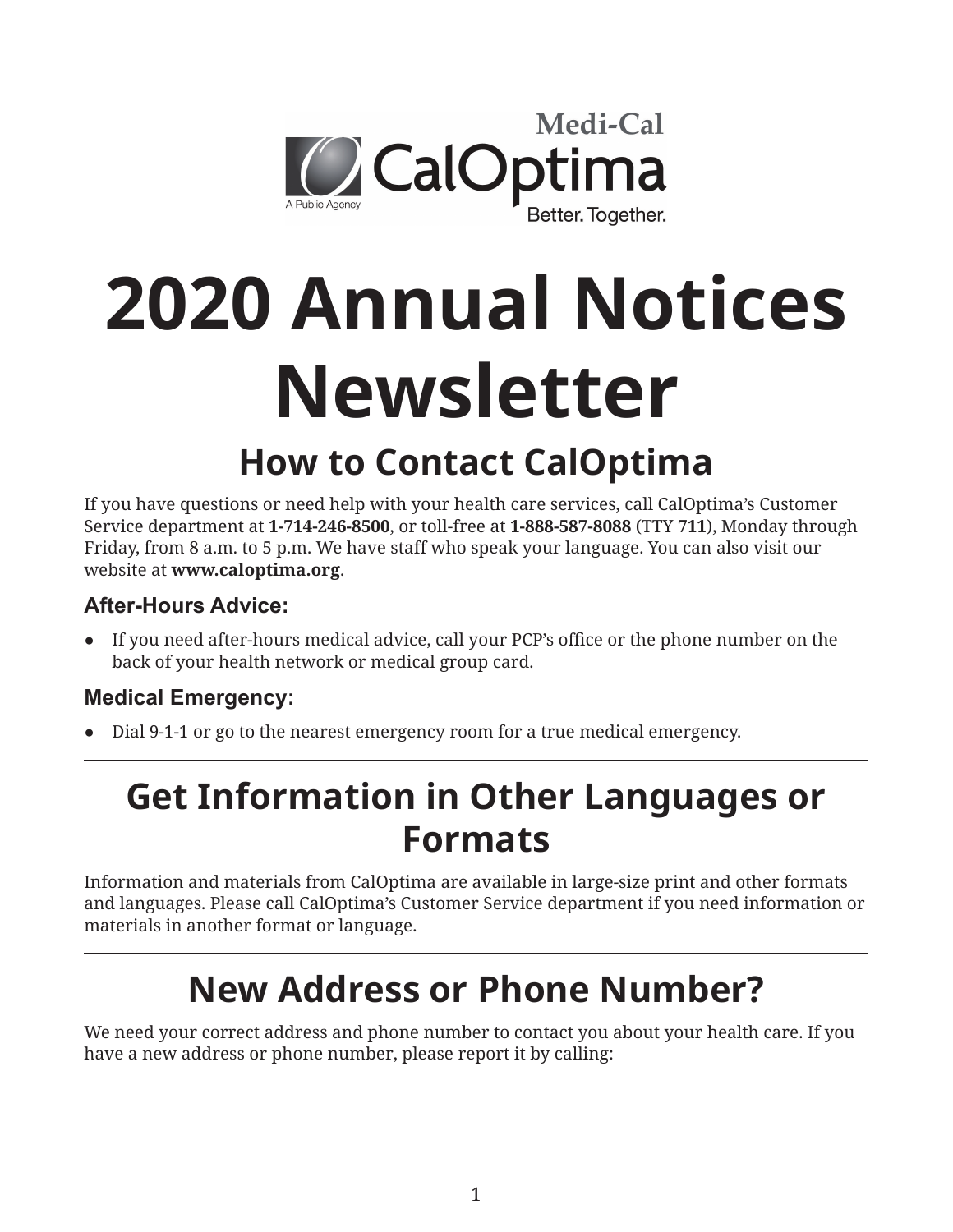- Your Orange County Social Services Agency eligibility worker
- CalOptima's Customer Service department
- United States Postal Service at **1-800-275-8777**

# **CalOptima Handbook**

The most current CalOptima handbook is available upon request. To get a handbook, please call CalOptima's Customer Service department at **1-714-246-8500** or toll-free at **1-888-587-8088** (TTY **711**), Monday through Friday, from 8 a.m. to 5:30 p.m. We have staff who speak your language. You can also visit our website at **[www.caloptima.org](http://www.caloptima.org)**.

# **Know Your Benefits and How to Get Care**

CalOptima wants you to know your benefits and how to get care, including:

- Covered and excluded services
- Pharmacy procedures
- Payment of services, such as co-payments or what to do if you receive a bill
- Out-of-area services and benefit restrictions
- No-cost language assistance services
- Information about our providers and making an appointment with your primary care provider
- Care from a specialist, behavior health care services and hospital services
- After-hours care
- Emergency medical services
- How to file a complaint or appeal
- New medical technology

For more about your benefits and services, please read the member handbook. Or you can visit our website at **[www.caloptima.org](http://www.caloptima.org)**.

Facts about providers are on CalOptima's online provider directory at **[www.caloptima.org](http://www.caloptima.org)**.

You can also call CalOptima's Customer Service department to get a copy of the member handbook or provider directory.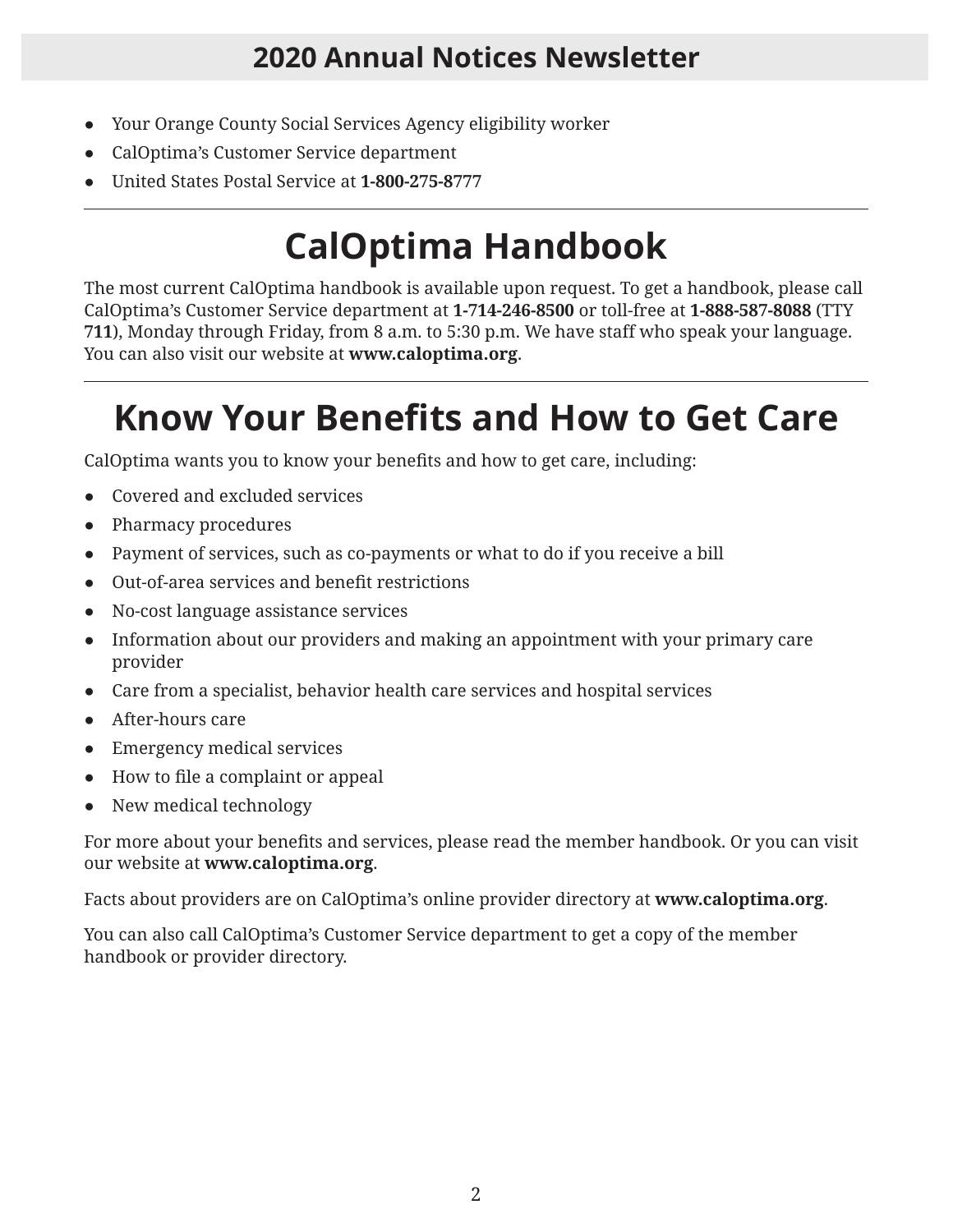### **Do You Know About These Medi-Cal Benefits and Services?**

#### **Women's Health Services**

Women can get preventive care, basic prenatal care, family planning and emergency services without a referral or prior authorization. They can see any women's health specialist (such as an obstetrician/gynecologist or certified nurse-midwife) within their health network for basic prenatal care, breast exams, mammograms and pap tests. Call your women's health specialist directly to make an appointment.

#### **Out-of-Network Services**

If you need covered health care services that are not available from your health network, you may be able to get them out of network. Your health network will cover these services as long as they are needed and are not available from your health network. If you need help with out-ofnetwork services, contact your health network.

#### **Second Opinions**

Your primary care provider (PCP) will help you get a second opinion when you ask for one or if your PCP believes you should have one. The doctor who gives the second opinion will not take over your case but will help you and your PCP decide on a treatment plan.

# **Prior Authorization**

#### **What is Prior Authorization?**

Prior authorization, or PA, is an approval for special medical services given by your health network. These services include:

- Specialty care
- Inpatient and outpatient hospital care
- Ancillary care, such as home health care
- Medical supplies
- Durable medical equipment (wheelchairs, walkers, etc.)
- Non-emergency medical transportation

The general response time for PAs is:

- Routine authorizations: 5 working days
- Urgent authorizations: 72 hours (or 3 calendar days)

Your PCP and your health network will decide if you need special medical services. Call your health network if you have questions about PA.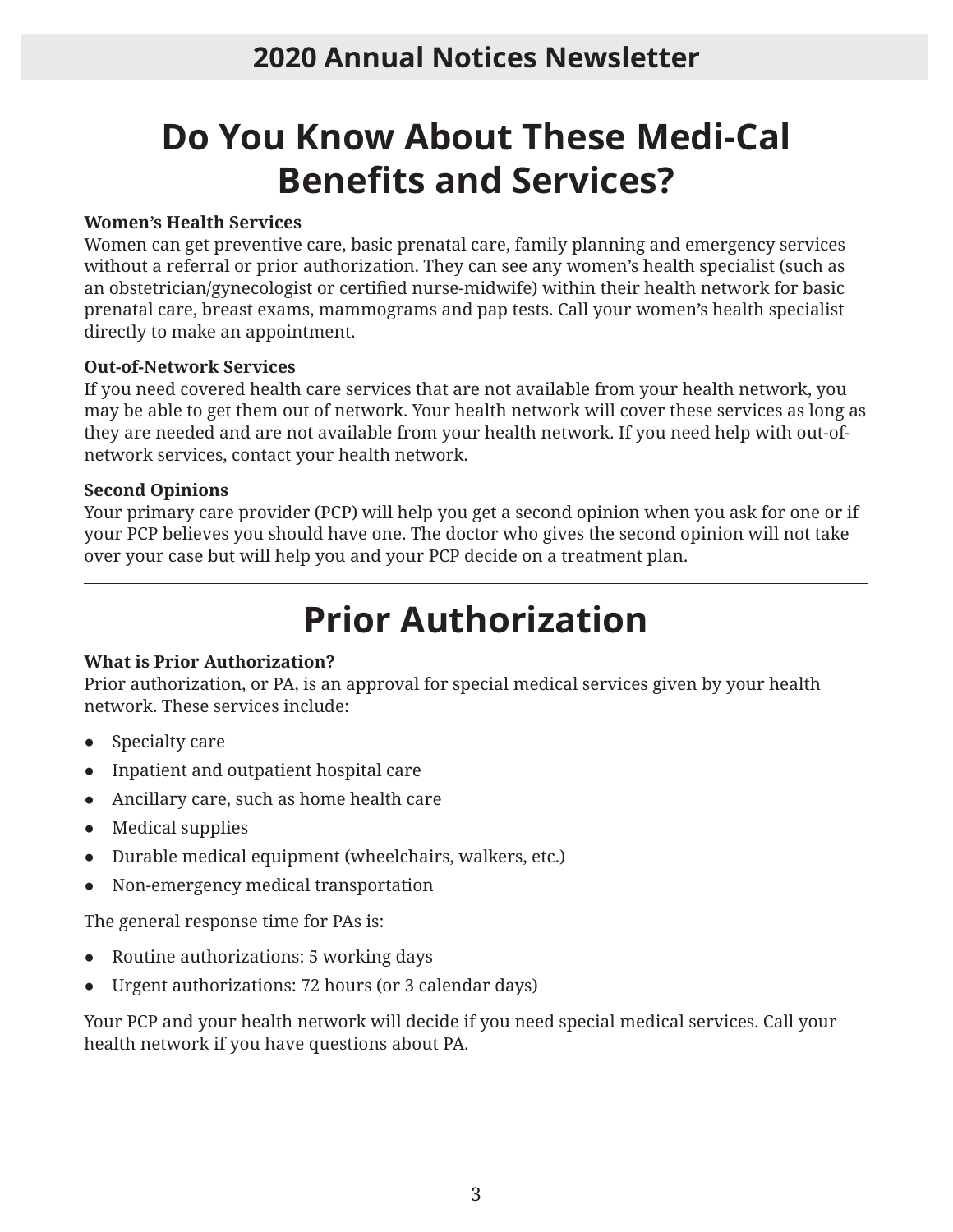You can get preventive care, basic prenatal care, family planning and emergency services without PA. Women can see any women's health specialist (such as an obstetrician/gynecologist or certified nurse midwife) within their health network for basic prenatal care, breast exams, mammograms and pap tests without a referral or prior authorization. You can call your women's health specialist directly to make an appointment.

# **IT'S ALL ABOUT YOU! Decisions About Your Health Care**

If you need special medical services, our Utilization Management (UM) department will work with your doctor to decide if the services are appropriate. We base our decisions on your medical needs and Medi-Cal coverage. We do not reward our staff or your doctor if they do not approve services. Your doctor or our staff do not receive financial incentives for their decisions about your care.

As a CalOptima member, you have the right to ask about our UM process and decisions. If you have questions, please call CalOptima's Customer Service department at **1-714-246-8500** or tollfree at **1-888-587-8088** (TTY **711**) to be connected with a staff member who can answer questions about our UM process. Language services are available to help you speak with our UM staff.

# **Organ or Tissue Donation**

When you become an organ or tissue donor, you can help save or improve another person's life. To be an organ or tissue donor, you can:

- Answer the organ or tissue donation question on your Advance Directive form
- Get a donor sticker for your driver's license, or
- Carry a donor card

For more information, visit [www.donatelifecalifornia.org,](http://www.donatelifecalifornia.org) or call toll-free at **1-866-797-2366**.

# **Understanding Your Drug Benefit**

#### **Medications and Drugs**

Information about your drug benefits is in the Members section of our website at **[www.caloptima.org](http://www.caloptima.org)** on the Pharmacy Program webpage. You can find:

- The Drug Formulary, also called the Approved Drug List
- Changes and updates to the Approved Drug List, made every 3 months
- The process for you or your doctor to ask for an approval for drugs not on the Approved Drug List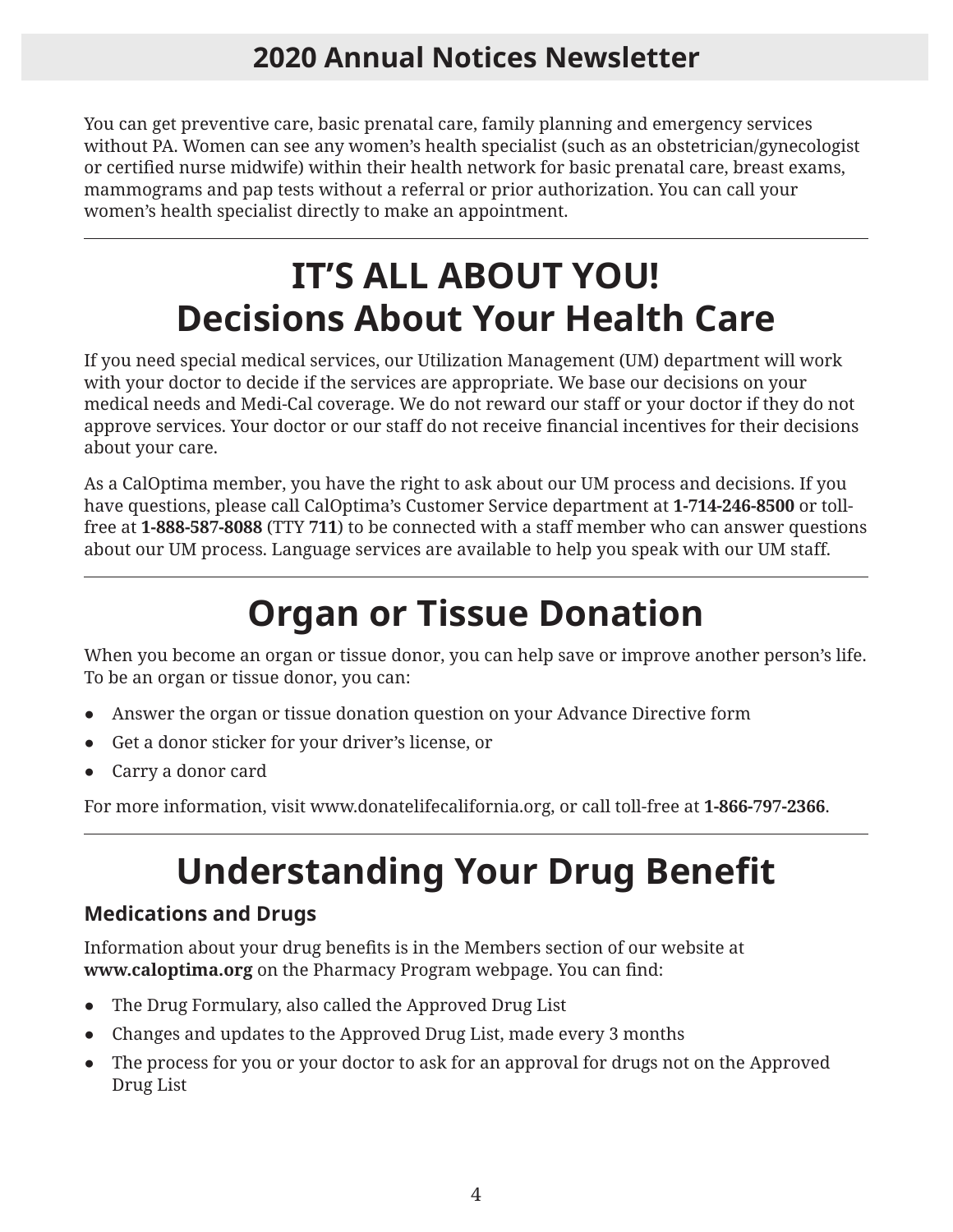You can also use the CalOptima website to:

- View all your drugs covered by CalOptima
- See if there is a generic or other generic option for your drugs
- See if the drug(s) that you are taking may interact with other drugs
- Find out possible side effects of a drug
- Find out which pharmacies work with CalOptima
- See drugs that were recalled by the manufacturer

#### **How to Use the Drug Formulary**

CalOptima has a list of drugs covered (paid for) by CalOptima if you fill your prescription at a pharmacy that works with CalOptima. This list is called the Approved Drug List. This list can be found in the Members section at **[www.caloptima.org](http://www.caloptima.org)** on the Pharmacy Program webpage. You can also call CalOptima's Customer Service department and ask us to mail the list to you. The Approved Drug List will show:

- A list of generic and brand-name drugs that we cover
- The limits for a covered drug
- The rules to change a drug to generic. If a drug is available in a generic, you must use the generic drug first.
- Rules to try certain drugs first before we cover another drug for the same condition
- Rules that require you to have a certain condition first before a drug may be covered
- Rules that require you to use a different drug that has the same effect as another drug

#### **Formulary Updates**

The CalOptima Pharmacy and Therapeutics Committee reviews new drugs and new uses of a drug on the Approved Drug List every 3 months. This Committee has pharmacists and doctors who decide which drugs are included on the Approved Drug List. They also review the rules or limits to put on a drug.

#### **Pre-Approvals for Drugs Not on CalOptima's Approved Drug List**

If your doctor writes a prescription for a drug that is not on the Approved Drug List, your doctor or your pharmacy must ask for an approval from CalOptima first. Your doctor or pharmacy must use a Prior Authorization (PA) form. You can also ask us for an approval by calling Customer Service or filling out the Online Drug Prior Authorization Request form in the Members section at **[www.caloptima.org](http://www.caloptima.org)** on the Pharmacy Program webpage. When you complete and submit this form, CalOptima will work with your doctor to ask for all the information needed to review your request.

Your doctor must provide us with your diagnosis and what drugs on CalOptima's list you have already tried. Your doctor must also tell us why the requested drug is medically required for you and why drugs on our list cannot be used. For more information on the pre-approval process, see your Member Handbook.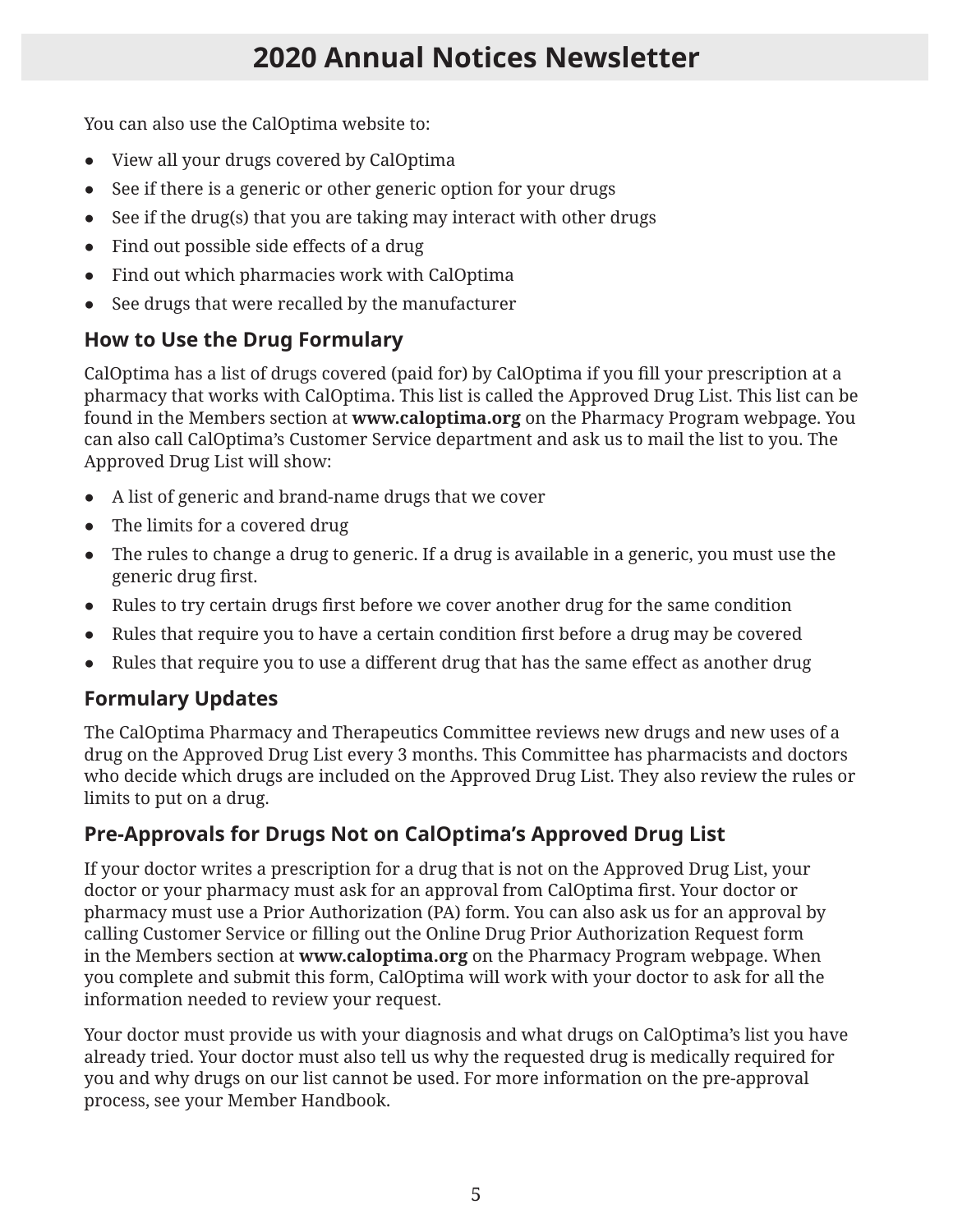#### **How to Get More Information**

CalOptima lets you know about pharmacy procedures and updates by mail or on our website if we tell you that it is available online. (Online updates are every 3 months.) We will mail updates to you if you do not have fax, email or internet access. We can also mail the information to you about step therapy and how to ask for an exception.

To receive updates by mail or to learn more, contact CalOptima's Customer Service department toll-free at **1-888-587-8088** (TTY **711**), Monday through Friday from 8 a.m. to 5 p.m. We have staff who speak your language. Visit us at **[www.caloptima.org](http://www.caloptima.org)**.

# **CalOptima is Here to Help You**

You have the right to file a complaint if you are not happy with the care you are getting.

#### **To File a Grievance or a Utilization Management (UM) Appeal**

You can file a grievance if you are not happy with the care you are getting. You can file a UM appeal if your health network or CalOptima does not approve or pay, stops, changes or delays a service, and you do not agree. You can ask CalOptima to continue providing the service while we process your appeal. To do so, call us within 10 calendar days of getting the UM notice to stop or change a service you have already been getting. To file a grievance or UM appeal, call CalOptima's Customer Service department. Your CalOptima member handbook has more information about your grievance and appeal rights.

If you need help filling out your grievance or appeal forms, CalOptima staff is here to help you. If you speak another language, you may ask for an interpreter at no cost to you to help you file your grievance or appeal. If you want someone else to represent you, you must give us written notice.

#### **To File a State Hearing**

If you do not agree with your health network's or CalOptima's action or decision, you may ask for a State Hearing at any time. To do this, contact the Department of Social Services (DSS) within 120 days of the action or decision. A hearing is where you can present your concern directly to the State of California. You may do this yourself or have another person do it for you. DSS can get a free Legal Aid lawyer to help you.

#### **To ask for a State Hearing, write to:**

Department of Social Services State Hearings Division P.O. Box 944243, M.S. 9-17-37 Sacramento, CA 94244-2430

**or**

Call **1-800-952-5253**. TTY users can call **1-800-952-8349**.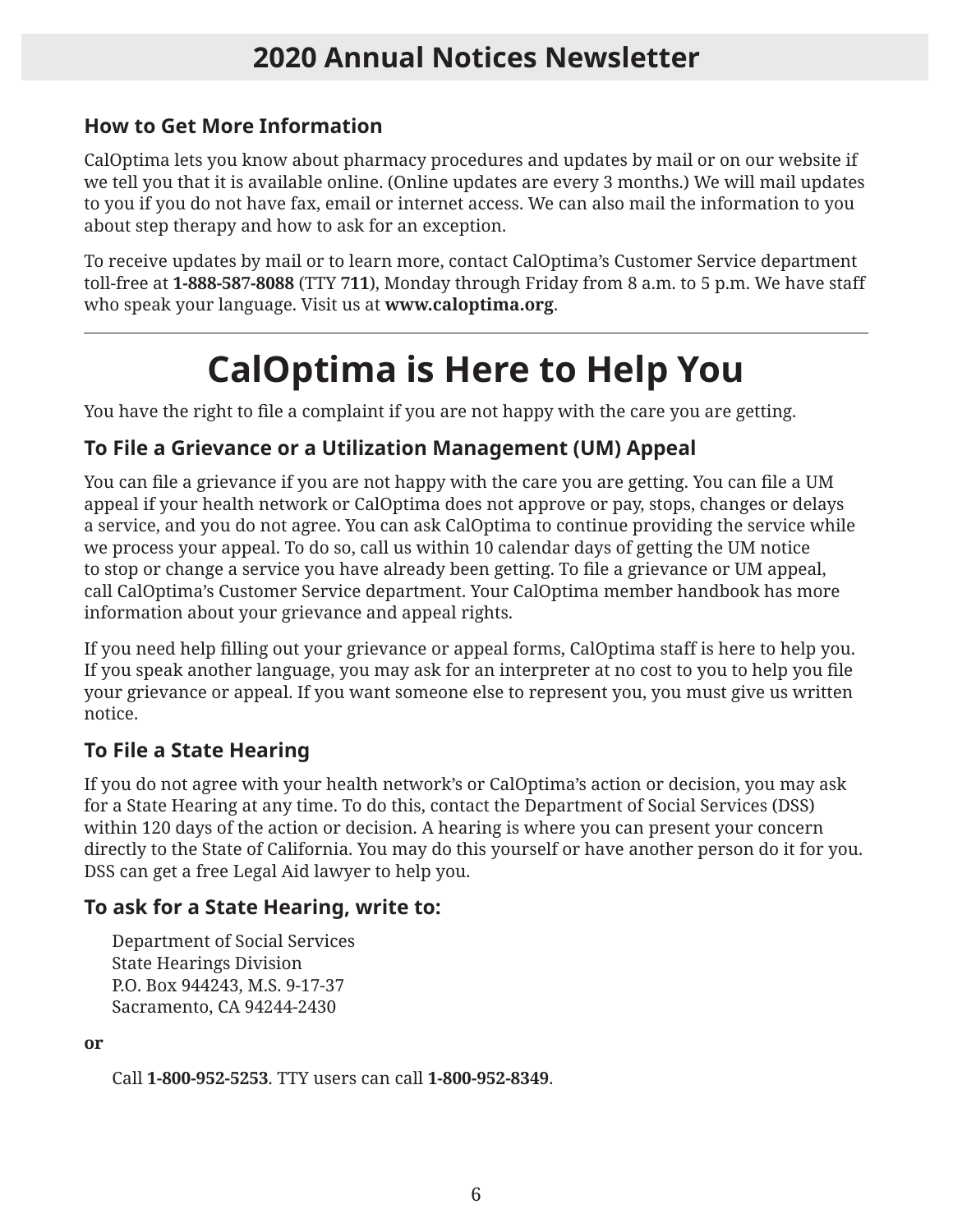# **Protecting You and the Health Care System**

#### **What Is Health Care Fraud?**

Health care fraud is when a provider or person plans to do something dishonest, knowing that it could result in an illegal benefit for them or another person.

These are examples of possible health care fraud:

- Using someone else's CalOptima ID card
- Getting a bill for services or medicines covered by CalOptima
- Getting unneeded services from your provider
- Getting a bill for services you did not receive
- Getting a bill for supplies (like a wheelchair) that was not ordered by your provider or was not sent to you
- Getting medicines from your provider that you don't need
- Selling medicines to someone else that was prescribed to you

Fraud hurts all of us. If you suspect fraud, please report it by calling CalOptima's Compliance and Ethics Hotline at **1-877-837-4417** (TTY **711**). **You do not have to give your name to report fraud.** 

#### **What Is HIPAA?**

HIPAA stands for the Health Insurance Portability and Accountability Act. It is a set of rules that hospitals, health plans and health care providers have to follow. HIPAA helps staff make sure that all medical records, medical billing and patient accounts meet strict standards. CalOptima does not keep your medical records from your doctor. If you would like copies of your medical records, please contact your doctor or primary care provider (PCP) office.

#### **How Does CalOptima Keep Protected Health Information Safe?**

Keeping your Protected Health Information (PHI) safe is very important to us. CalOptima staff members are trained to handle your PHI in a secure and private way. Our staff has agreed in writing to keep your information private. Only those who need to see your PHI to arrange or pay for covered health services are allowed to use your PHI.

Papers that have your PHI are kept securely locked in the CalOptima office. When we no longer need your PHI, these papers are shredded so that no one can read them.

We have built-in security in our computer system to keep anyone else from seeing your PHI. If your PHI is sent in an email or on an electronic device, CalOptima uses a system to scramble your PHI so that only those who are allowed to have your PHI can unlock the scramble so it can be read. For a copy of our Notice of Privacy Practices, visit our website at **[www.caloptima.org](http://www.caloptima.org)** or contact CalOptima's Customer Service department.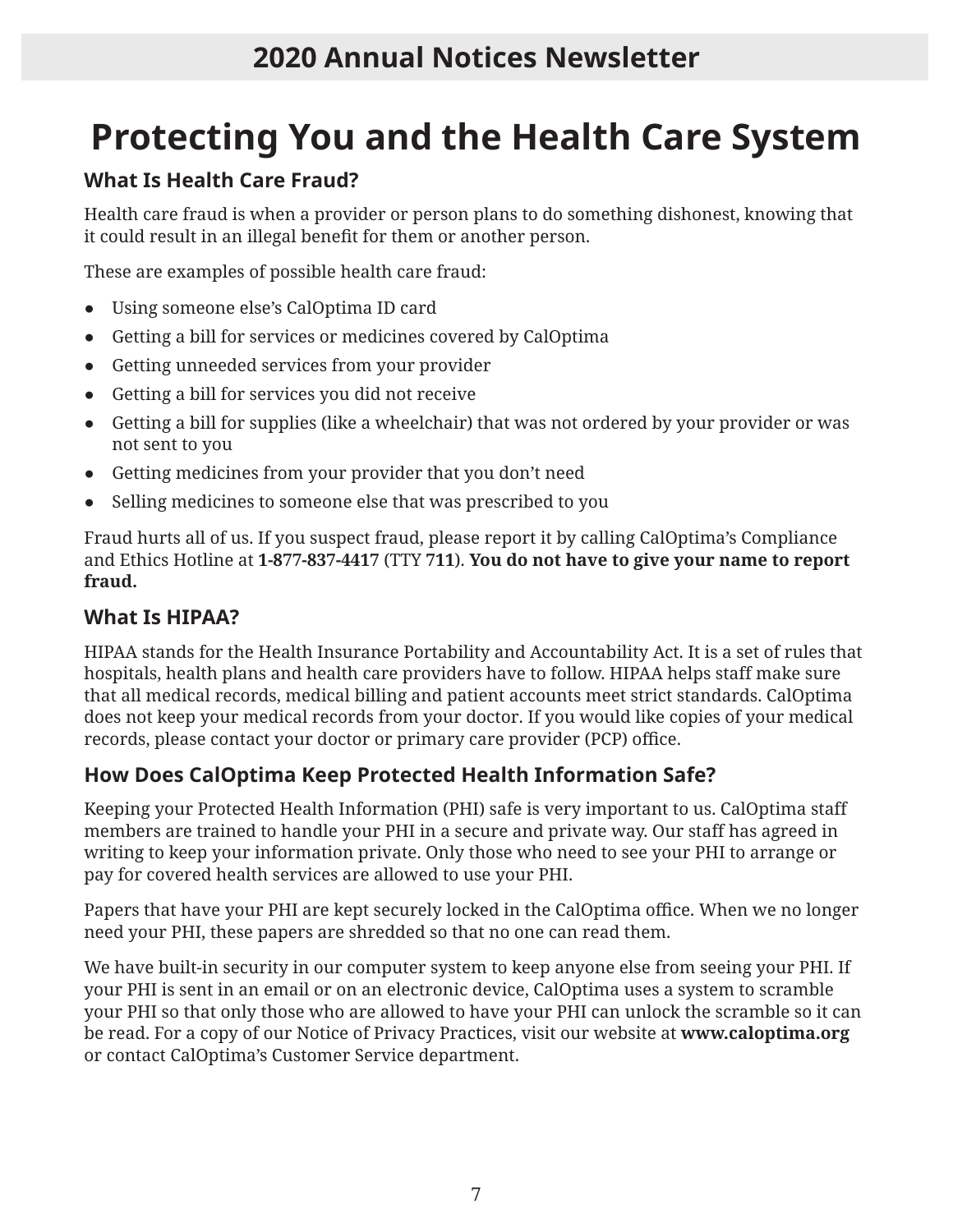# **Need Help From a Case Manager?**

If you have health problems that are hard to manage, you may need help from a case manager. Case managers are nurses who can help you:

- Learn how to take care of your health
- Work with your doctors to manage your health care treatment
- Prepare a plan of care
- Solve problems with getting care

Your doctor can help you get case management services, or you can call your health network or CalOptima's Customer Service department.

# **Did You Know?**

If you go to the emergency room, to keep your condition from getting worse, your doctor at the hospital may give you a 72-hour supply of medicine without a prior authorization. Also, your pharmacist may give you up to a 10-day supply of a medicine that was prescribed to you by your doctor at the hospital without a prior authorization.

If you are not happy with the care, service or treatment you received, you also have the right to file a complaint by doing one of these things:

- Fill out the online grievance form at **[www.caloptima.org](http://www.caloptima.org)**
- Call the Customer Service department at **1-714-246-8500** or toll-free at **1-888-587-8088** (TTY **711**);
- Come into our office at 505 City Parkway West, Orange, CA 92868
- Fill out the printed Grievance Form or send a letter to CalOptima, 505 City Parkway West, Orange, CA 92868

### **CalOptima's Quality Improvement Program Goals and Accomplishments**

Every year, we tell our members, providers and community partners about the goals of our Quality Improvement (QI) Program. We also share our accomplishments we have made in the past year. This is how we let people know about our activities, achievements and projects with the QI Program. Go to our website at **[www.caloptima.org](http://www.caloptima.org)** to read the 2019–2020 QI Program and Progress in Meeting Goals.

If you would like a hard copy of the QI Program and Progress in Meeting Goals, call CalOptima's Customer Service department at **1-714-246-8500** or toll-free at **1-888-587-8088** (TTY **711**).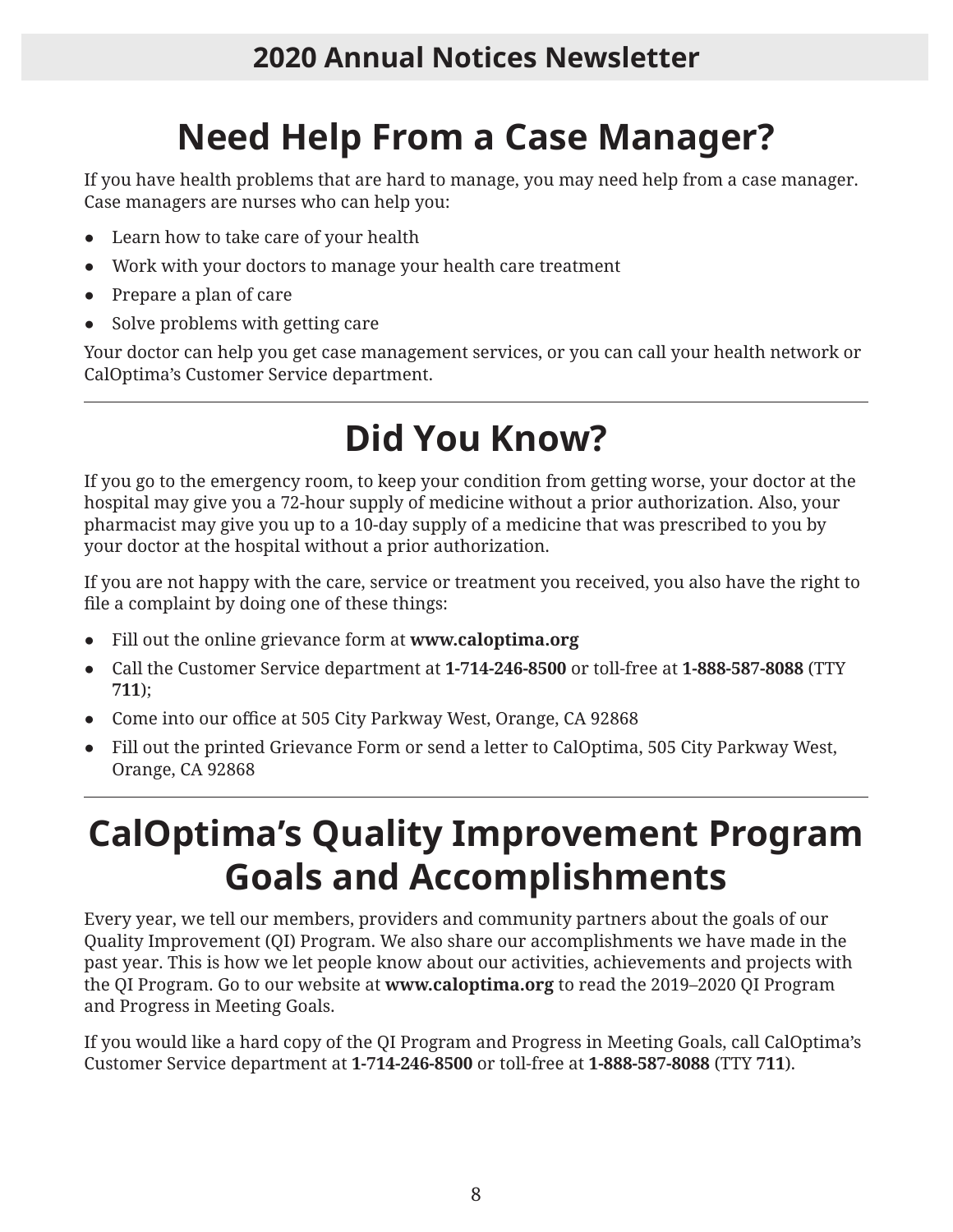### **CalOptima Standards of Access to Care — 2020**

A brief description of the access standards for CalOptima Medi-Cal members:

#### **Access to Emergent/Urgent Medical Care and Telephone Access:**

| <b>Covered Services</b>     | <b>Standards of Care</b>                                                                                                                            |
|-----------------------------|-----------------------------------------------------------------------------------------------------------------------------------------------------|
| <b>Emergency Services</b>   | Immediately, 24 hours a day, 7 days a week                                                                                                          |
| <b>Urgent Care Services</b> | Within 24 hours of request                                                                                                                          |
| Telephone Triage            | Telephone triage shall be available 24 hours<br>a day, 7 days a week. Telephone triage or<br>screening waiting time shall not exceed 30<br>minutes. |

#### **Access to Primary Care:**

| <b>Covered Services</b>                                                                                   | <b>Standards of Care</b>                           |
|-----------------------------------------------------------------------------------------------------------|----------------------------------------------------|
| Urgent Appointments that DO NOT Require<br>Prior Authorization                                            | Within 48 hours of request                         |
| Non-Urgent Primary Care                                                                                   | Within 10 business days of request                 |
| Routine Physical Exams and Wellness Visits                                                                | Within 30 calendar days of request                 |
| Initial Health Assessment (IHA) or Individual<br><b>Health Education Behavioral Assessment</b><br>(IHEBA) | Within 120 calendar days of Medi-Cal<br>enrollment |

#### **Access to Specialty and Ancillary Care:**

| <b>Covered Services</b>                                    | <b>Standards of Care</b>           |
|------------------------------------------------------------|------------------------------------|
| Urgent Appointments that DO Require Prior<br>Authorization | Within 96 hours of request         |
| Non-Urgent Specialty Care                                  | Within 15 business days of request |
| <b>First Prenatal Visit</b>                                | Within 10 days of request          |
| Non-Urgent Ancillary Services                              | Within 15 business days of request |

#### **Access to Behavioral Health Care:**

| <b>Covered Services</b>                                                                                                                                                                     | <b>Standards of Care</b>                                             |
|---------------------------------------------------------------------------------------------------------------------------------------------------------------------------------------------|----------------------------------------------------------------------|
| Routine Care with a Non-Physician Behavioral   Within 10 business days of request<br>Health Provider                                                                                        |                                                                      |
| Follow-up routine care with a non-<br>physician behavioral health care provider<br>(i.e. psychologists, Licensed Clinical Social<br>Workers (LCSW), Marriage and Family<br>Therapists (MFT) | Within 20 calendar days of initial visit for a<br>specific condition |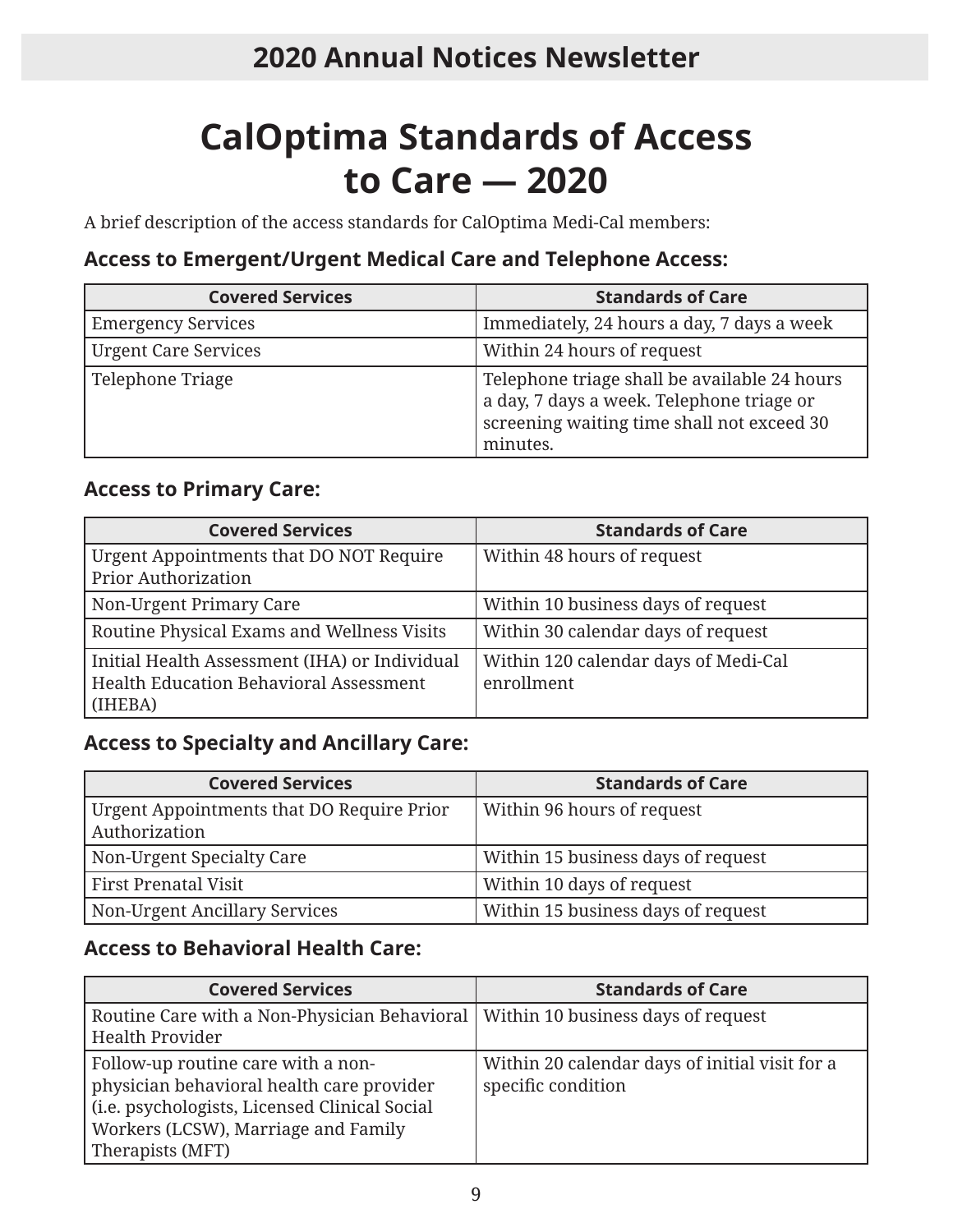| <b>Covered Services</b>                                               | <b>Standards of Care</b>                 |
|-----------------------------------------------------------------------|------------------------------------------|
| Follow-up Routine Care with a Physician<br>Behavioral Health Provider | Within 30 calendar days of initial visit |

To see our Standards of Access to Care, please visit **[www.caloptima.org](http://www.caloptima.org)** and go to the Medi-Cal "Member Documents" webpage, then choose the link for "Other Important Documents."

# **Member Rights and Responsibilities**

#### **Your rights**

CalOptima members have these rights:

- Be treated with respect and dignity by all CalOptima, health network and provider staff
- Privacy and to have your medical information kept confidential
- Get information about CalOptima, our health networks, our providers, the services they provide and your member rights and responsibilities
- Choose a PCP within CalOptima's network
- Get information about the qualifications of our network providers
- Talk openly with your health care providers about medically necessary treatment options, regardless of cost or benefit
- Help make decisions about your health care, including the right to say "no" to medical treatment
- Voice complaints or appeals, either verbally or in writing, about CalOptima or the care we provide
- Get oral interpretation services in the language that you understand
- Make an advance directive
- Access family planning services, Federally Qualified Health Centers, Indian Health Service Facilities, sexually transmitted disease services and emergency services outside CalOptima's network
- Ask for a State Hearing, including information on the conditions under which your State Hearing can be expedited
- Have access to your medical record, and where legally appropriate, get copies of, update or correct your medical record
- Access minor consent services
- Get written member information at no cost in braille, large-size print a print and other formats upon request and in a timely manner appropriate for the format being requested
- Be free from any form of control or limitation used as a means of pressure, punishment, convenience or revenge
- Get information about your medical condition and treatment plan options in a way that is easy to understand
- Make suggestions to CalOptima about your member rights and responsibilities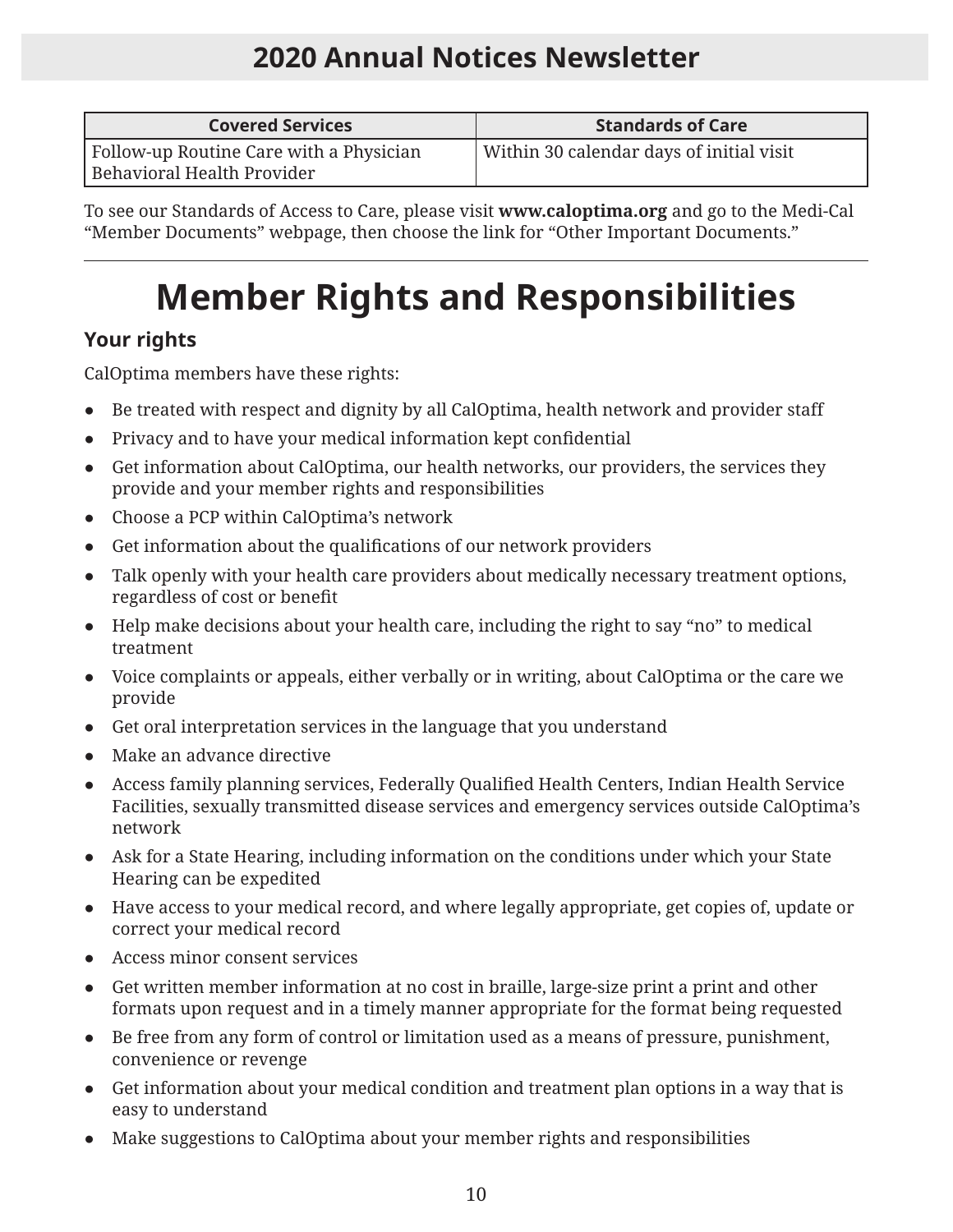● Freely use these rights without negatively affecting how you are treated by CalOptima, providers or the state

#### **Your responsibilities**

CalOptima members have these responsibilities:

- Knowing, understanding and following your member handbook
- Understanding your medical needs and working with your health care providers to create your treatment plan
- Following the treatment plan, you agreed to with your health care providers
- Telling CalOptima and your health care providers what we need to know about your medical condition so we can provide care
- Making and keeping medical appointments and telling the office when you must cancel your appointment
- Learning about your medical condition and what keeps you healthy
- Taking part in health care programs that keep you healthy
- Working with and being polite to the people who are partners in your health care

# **Take an Active Role in Your Health!**

CalOptima has an online health assessment to help you see how you can improve your health and quality of life. After you take the digital survey and submit your answers, you will get a low, moderate or high health score. You will also get details on areas for you to work on, as well as resources to help you make healthier choices. This survey is intended for CalOptima members ages 18 and older.

To take the health assessment, please visit CalOptima's Member Portal at **[member.caloptima.org](http://member.caloptima.org)**. For more interactive self-management tools click on "Health Tips" on our home page or go to the Health and Wellness section.

We are here to help. Please call us at **1-714-246-8895** (TTY **711**) if you have a question. We will be happy to:

- Mail a print version of the health assessment to you
- Help you fill it out over the phone
- Talk to you about your results

At CalOptima, we believe in the importance of providing services in a way that our members can easily understand. We have the health assessment in other languages or in other formats, such as braille or large print.

Please call CalOptima Customer Service at **1-714-246-8500** or toll-free at **1-888-587-8088**  (TTY **711**), Monday through Friday from 8 a.m. to 5 p.m. We have staff who speak your language. Visit us at **[www.caloptima.org](http://www.caloptima.org)**.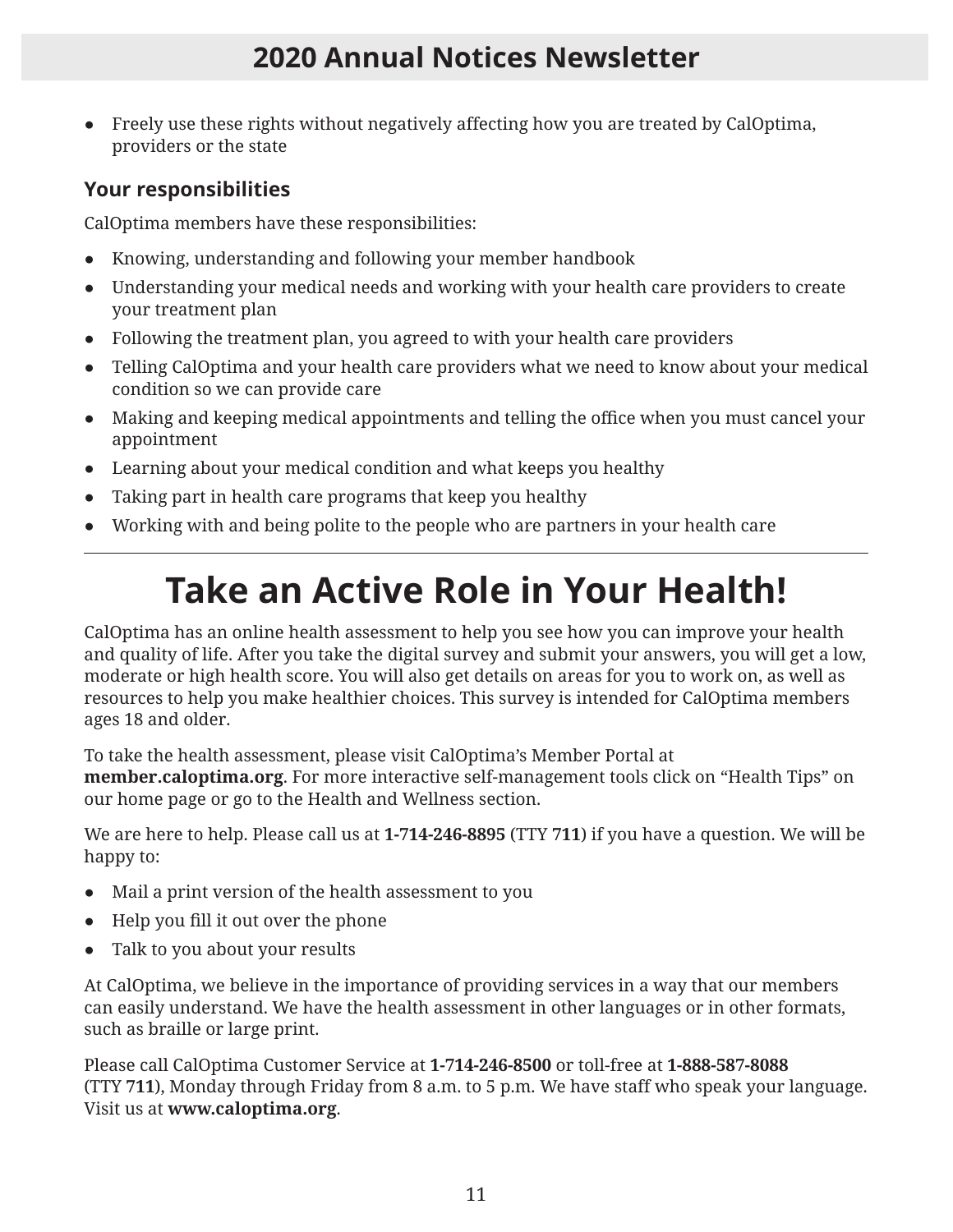# **Sign Up Today for Our Member Portal!**

#### **Your Online Access to CalOptima**

CalOptima recently launched our new member portal. The member portal is a secure online website that gives you 24-hour access to your health information.

You can access CalOptima's new member portal on a computer, tablet or smart phone device.

Take an active role in your health care. Register **<https://member.caloptima.org>** today!

To make changes online go to the member portal at **[www.caloptima.org](http://www.caloptima.org)**.

The new self-service options make it easier and faster for you to:

- Update your personal information
- Request a new ID card
- Print a copy of your ID card
- Change your health network or primary care provider (PCP)
- Ask CalOptima Customer Service a question
- Complete your annual Health Assessment Survey

# **Health Management Programs**

CalOptima offers health management services at NO COST to our members. We add eligible members to selected programs based on their health records or a doctor referral. Eligible members can also choose to sign up. When enrolled into a program, members may receive information in the mail from CalOptima or get a call from one of our staff. We are here to help you improve your health.

If you no longer want to be part of a health management program and prefer to stop\* getting mailings or calls about your condition, please call us at **1-714-246-8895** (TTY **711**). We are here to help you Monday through Friday from 8 a.m. to 5 p.m. We look forward to helping you improve your health!

| <b>Program Name</b>                       |  |  |
|-------------------------------------------|--|--|
| Child Asthma Health Program               |  |  |
| Adult Asthma Health Program               |  |  |
| Diabetes Health Program                   |  |  |
| Bright Steps Maternity Health Program     |  |  |
| Shape Your Life Childhood Obesity Program |  |  |

*\* The request to stop getting information from us, will only apply to Health Management mailings. You will still get materials that CalOptima is required to mail you.*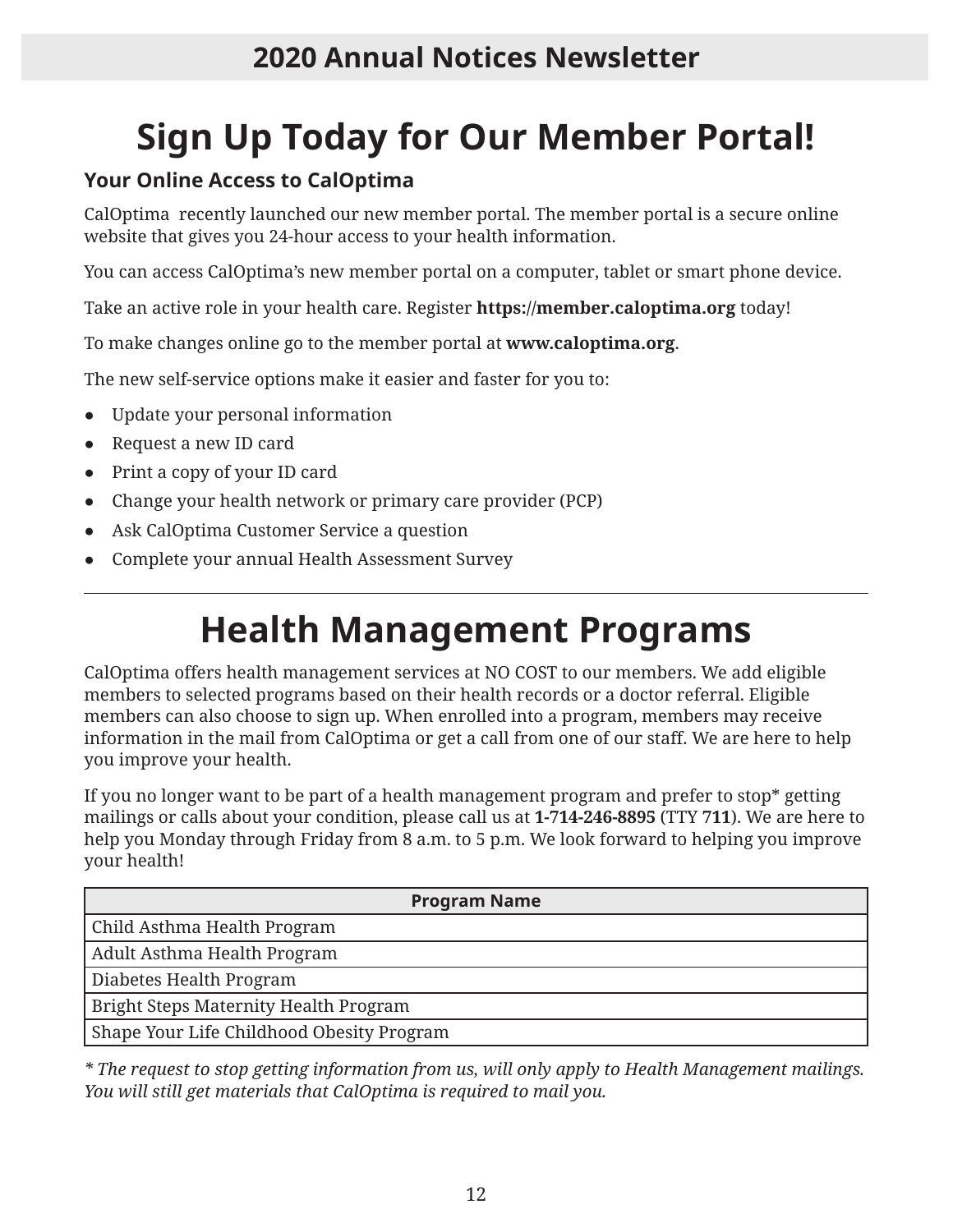# **Call The Nurse Advice Phone Line to Get Health Advice**

If you need health advice, first call your doctor or your health network. We want you to be able to get answers to your health questions when you or your loved ones are sick, not feeling good or injured. If you cannot reach your doctor, you can talk to a nurse by phone.

Call the CalOptima Nurse Advice Phone Line toll-free at **1-844-447-8441** to help you. TTY users can call toll-free at **1-844-514-3774**. The Nurse Advice Phone Line is open 24 hours a day, 7 days a week at no cost to CalOptima members. We have staff that speak your language.

If you think you are having a medical or psychiatric emergency, call **9-1-1** or go to the nearest hospital.

The Nurse Advice Phone Line is only for health advice. It does not have access to your medical records, referrals or prior authorizations. You should call your doctor or health network for that information.

#### **The nurse can help you get the facts you need to decide your next steps, like:**

- Figure out your symptoms and what you can do
- Give you facts about non-urgent and urgent care
- Provide advice on self-care at home
- Refer you to an authorized network urgent care center or hospital
- Explain your condition or your diagnosis
- Help you know facts about your medication
- Provide interpreter services by phone

# **Notice of Privacy Practices**

CalOptima provides you access to health care through the Medicare and/or Medi-Cal program. We are required by state and federal law to protect your health information. After you become eligible and enroll in our health plan, Medicare and/or Medi-Cal sends your information to us. We also receive medical information from your doctors, clinics, labs and hospitals in order to approve and pay for your health care.

This notice describes how medical information about you may be used and disclosed and how you can get access to this information. **Please review it carefully**.

#### **Your Rights**

#### **When it comes to your health information, you have certain rights.**

This section explains your rights and some of our responsibilities to help you.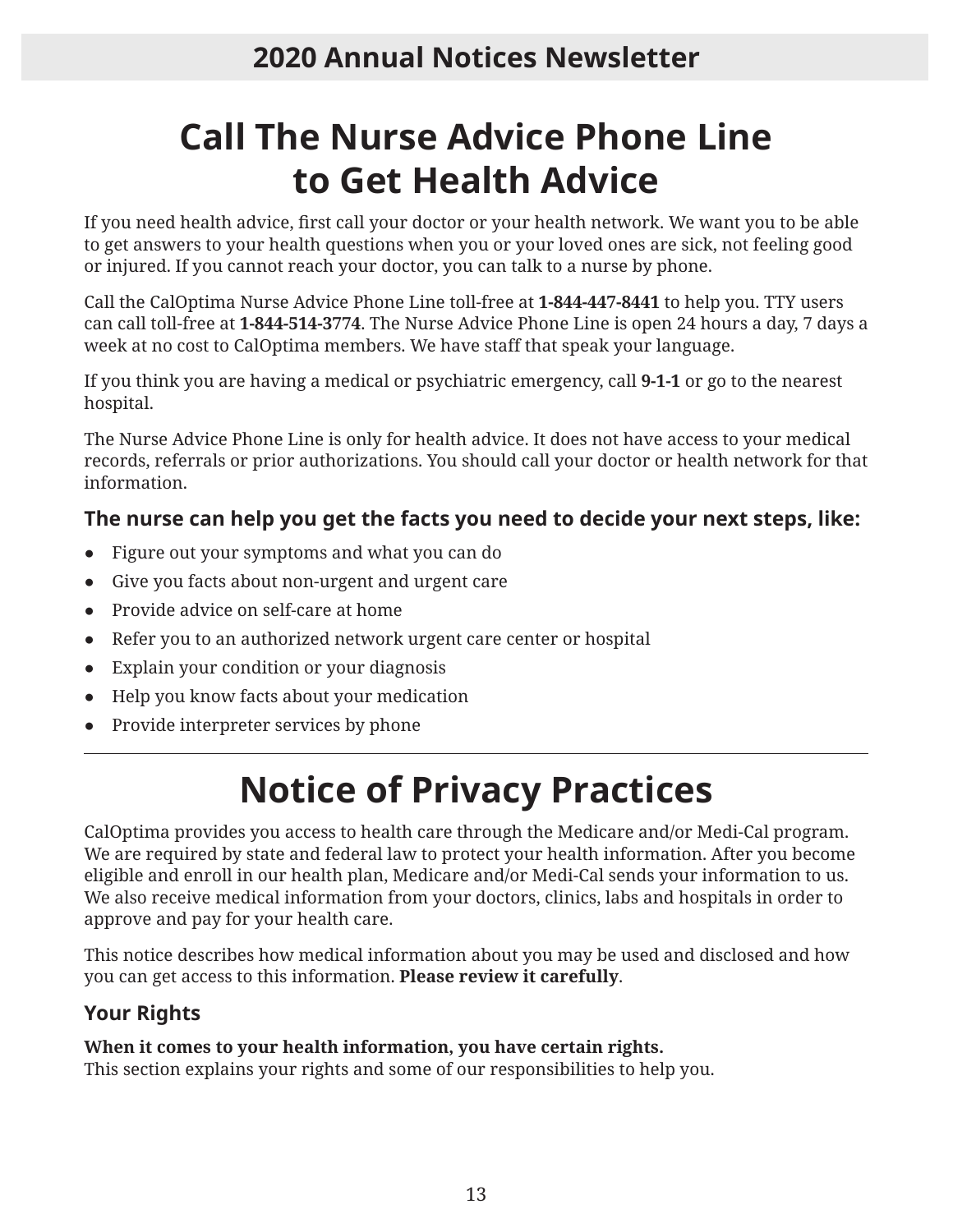| Get a copy of your health and claims<br>records | • You can ask to see or get a copy of your<br>health and claims records and other<br>health information we have about you.<br>You must make this request in writing.<br>You will be sent a form to fill out and we<br>may charge a reasonable fee for the costs<br>of copying and mailing records. You must<br>provide a valid form of identification in<br>order to view or get a copy of your health<br>records. |
|-------------------------------------------------|--------------------------------------------------------------------------------------------------------------------------------------------------------------------------------------------------------------------------------------------------------------------------------------------------------------------------------------------------------------------------------------------------------------------|
|                                                 | We will provide a copy or a summary of<br>your health and claims records, usually<br>within 30 days of your request.                                                                                                                                                                                                                                                                                               |
|                                                 | • We may keep you from seeing certain<br>parts of your records for reasons allowed<br>by law.                                                                                                                                                                                                                                                                                                                      |
|                                                 | CalOptima does not have complete<br>copies of your medical records. If you<br>want to look at, get a copy of, or change<br>your medical records, please contact<br>your doctor or clinic.                                                                                                                                                                                                                          |
| Ask us to correct health and claims records     | You have the right to send in a written<br>$\blacksquare$<br>request to ask that information in your<br>records be changed if it is not correct or<br>complete. You must make your request in<br>writing.                                                                                                                                                                                                          |
|                                                 | We may refuse your request if the<br>information is not created or kept by<br>CalOptima, or we believe it is correct and<br>complete but we'll tell you why in writing<br>within 60 days.                                                                                                                                                                                                                          |
|                                                 | If we don't make the changes you ask, you<br>٠<br>may ask that we review our decision. You<br>may also send a statement saying why<br>you disagree with our records, and your<br>statement will be kept with your records.                                                                                                                                                                                         |
| <b>Request confidential communications</b>      | You can ask us to contact you in a specific<br>way (for example, home or office phone)<br>or to send mail to a different address.                                                                                                                                                                                                                                                                                  |
|                                                 | We will consider all reasonable requests,<br>٠<br>and must say "yes" if you tell us you would<br>be in danger if we do not.                                                                                                                                                                                                                                                                                        |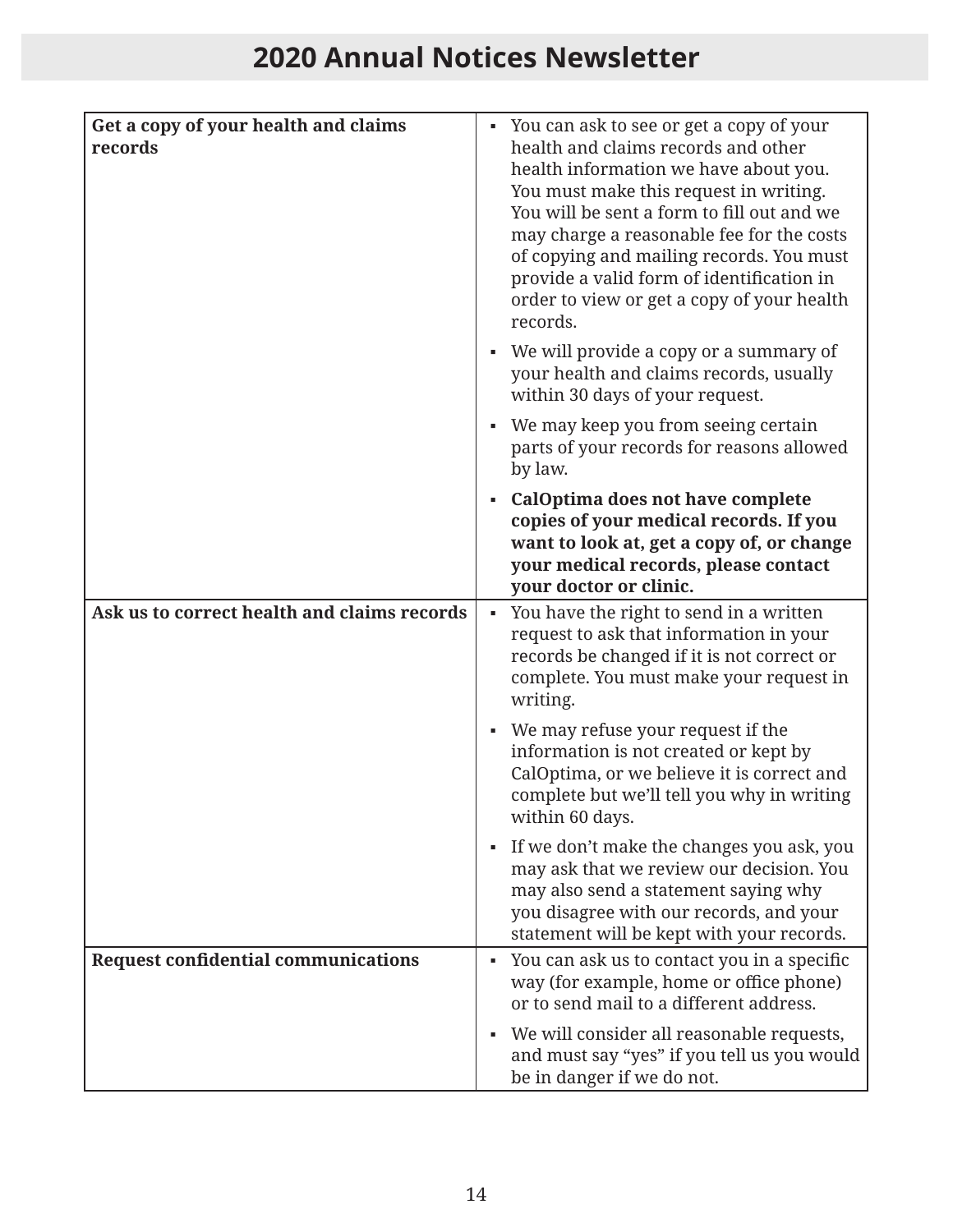| Ask us to limit what we use or share                      | You can ask us <b>not</b> to use or share<br>certain health information for treatment,<br>payment, or our operations.                                                                      |
|-----------------------------------------------------------|--------------------------------------------------------------------------------------------------------------------------------------------------------------------------------------------|
|                                                           | We are not required to agree to your<br>٠<br>request, and we may say "no" if it would<br>affect your care.                                                                                 |
| Get a list of those with whom we've shared<br>information | You can ask for a list (accounting) of<br>٠,<br>the times we've shared your health<br>information for six years prior to the date<br>you ask.                                              |
|                                                           | • You have the right to request a list<br>(accounting) of what information was<br>shared, who it was shared with, when it<br>was shared and why.                                           |
|                                                           | • We will include all the disclosures except<br>for those about treatment, payment, and<br>health care operations, and certain other<br>disclosures (such as any you asked us to<br>make). |
| Get a copy of this privacy notice                         | • You can ask for a paper copy of this notice<br>at any time, even if you have agreed to<br>receive the notice electronically. We will<br>provide you with a paper copy promptly.          |
|                                                           | You can also find this notice on our<br>website at www.caloptima.org.                                                                                                                      |
| Choose someone to act for you                             | If you have given someone medical power<br>of attorney or if someone is your legal<br>guardian, that person can exercise your<br>rights and make choices about your health<br>information. |
|                                                           | We will make sure the person has this<br>٠<br>authority and can act for you before we<br>take any action.                                                                                  |
| File a complaint if you feel your rights are<br>violated  | You can complain if you feel we have<br>violated your rights by contacting us using<br>the information in this notice.                                                                     |
|                                                           | We will not retaliate against you for filing<br>٠<br>a complaint.                                                                                                                          |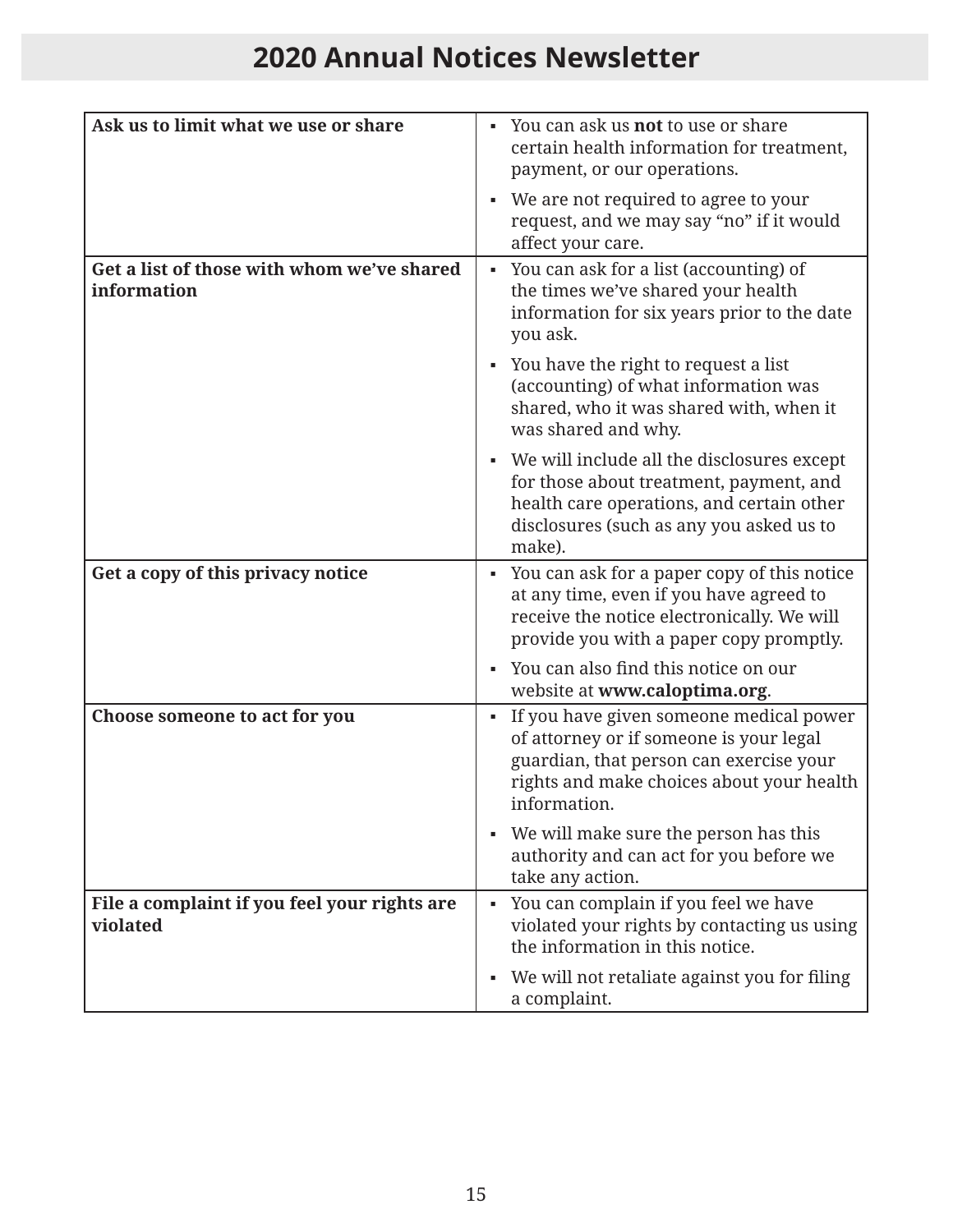#### **For certain health information, you can tell us your choices about what we share.**

If you have a clear preference for how we share your information in the situations described below, please contact us. In most cases, if we use or disclose your PHI outside of treatment, payment or operations, we must get your **written** permission first. If you give us your permission, you may take it back in writing at any time. We can't take back what we used or shared when we had your written permission, but we will stop using or sharing your PHI in the future.

| In these cases, you have both the right and<br>choice to tell us to:                        | Share information with your family, close<br>$\mathbf{r}$<br>friends, or others involved in payment for<br>your care                                                                          |  |
|---------------------------------------------------------------------------------------------|-----------------------------------------------------------------------------------------------------------------------------------------------------------------------------------------------|--|
|                                                                                             | Share information in a disaster relief<br>situation                                                                                                                                           |  |
| In these cases we never share your<br>information unless you give us written<br>permission: | Psychotherapy Notes: We must obtain<br>your authorization for any use or<br>disclosure of psychotherapy notes except<br>to carry out certain treatment, payment or<br>health care operations. |  |
|                                                                                             | Marketing purposes<br>Sale of your information                                                                                                                                                |  |

#### **Our Uses and Disclosures**

Your information may be used or shared by CalOptima only for a reason directly connected to Medicare and/or Medi-Cal program. The information we use and share includes, but is not limited to:

| <b>Help manage</b><br>the health care<br>treatment you<br>  receive | • We can use your health information<br>and share it with professionals who are<br>treating you. | <i>Example: A doctor</i><br>sends us information<br>about your diagnosis<br>and treatment plan<br>so we can arrange<br>additional services. |
|---------------------------------------------------------------------|--------------------------------------------------------------------------------------------------|---------------------------------------------------------------------------------------------------------------------------------------------|
|---------------------------------------------------------------------|--------------------------------------------------------------------------------------------------|---------------------------------------------------------------------------------------------------------------------------------------------|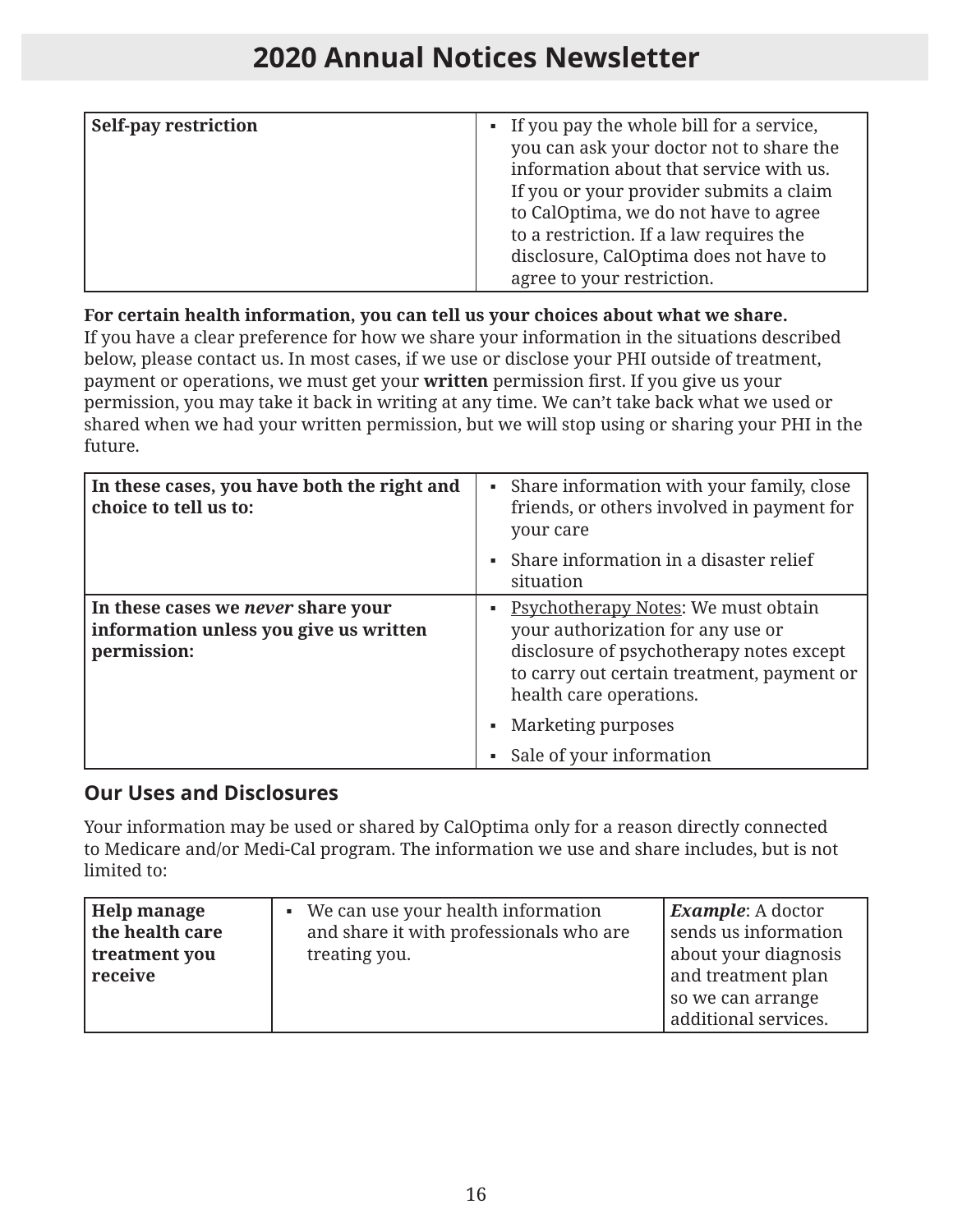| Run our<br>organization         | We can use and disclose your information<br>٠<br>to run our organization and contact you<br>when necessary.<br>• We are not allowed to use genetic<br>information to decide whether we will<br>give you coverage and the price of that<br>coverage. | <b>Example:</b> A We use<br>health information<br>about you to develop<br>better services for you.                                                                                                         |
|---------------------------------|-----------------------------------------------------------------------------------------------------------------------------------------------------------------------------------------------------------------------------------------------------|------------------------------------------------------------------------------------------------------------------------------------------------------------------------------------------------------------|
| Pay for your health<br>services | We can use and disclose your health<br>$\blacksquare$<br>information as we pay for your health<br>services.                                                                                                                                         | <b>Example:</b> We share<br>information with the<br>doctors, clinics and<br>others who bill us for<br>your care. We may<br>also forward bills to<br>other health plans<br>or organizations for<br>payment. |
| Administer your<br>plan         | We may disclose your health information<br>×,<br>to the Department of Healthcare Services<br>(DHCS) and/or the Centers for Medicare<br>& Medicaid Services (CMS) for plan<br>administration.                                                        | <b>Example: DHCS</b><br>contracts with us to<br>provide a health plan,<br>and we provide DHCS<br>with certain statistics.                                                                                  |

#### **How else can we use or share your health information?**

We are allowed or required to share your information in other ways – usually in ways that contribute to the public good, such as public health and research. We have to meet many conditions in the law before we can share your information for these purposes.

| We can share health information about you<br>for certain situations such as:                                                                                                                                           |
|------------------------------------------------------------------------------------------------------------------------------------------------------------------------------------------------------------------------|
| Preventing disease<br>Helping with product recalls<br>Reporting adverse reactions to<br>medications                                                                                                                    |
| Reporting suspected abuse, neglect, or<br>domestic violence                                                                                                                                                            |
| Preventing or reducing a serious threat to<br>anyone's health or safety                                                                                                                                                |
| We will share information about you if<br>٠<br>state or federal laws require it, including<br>with the Department of Health and<br>Human Services if it wants to see that<br>we're complying with federal privacy law. |
|                                                                                                                                                                                                                        |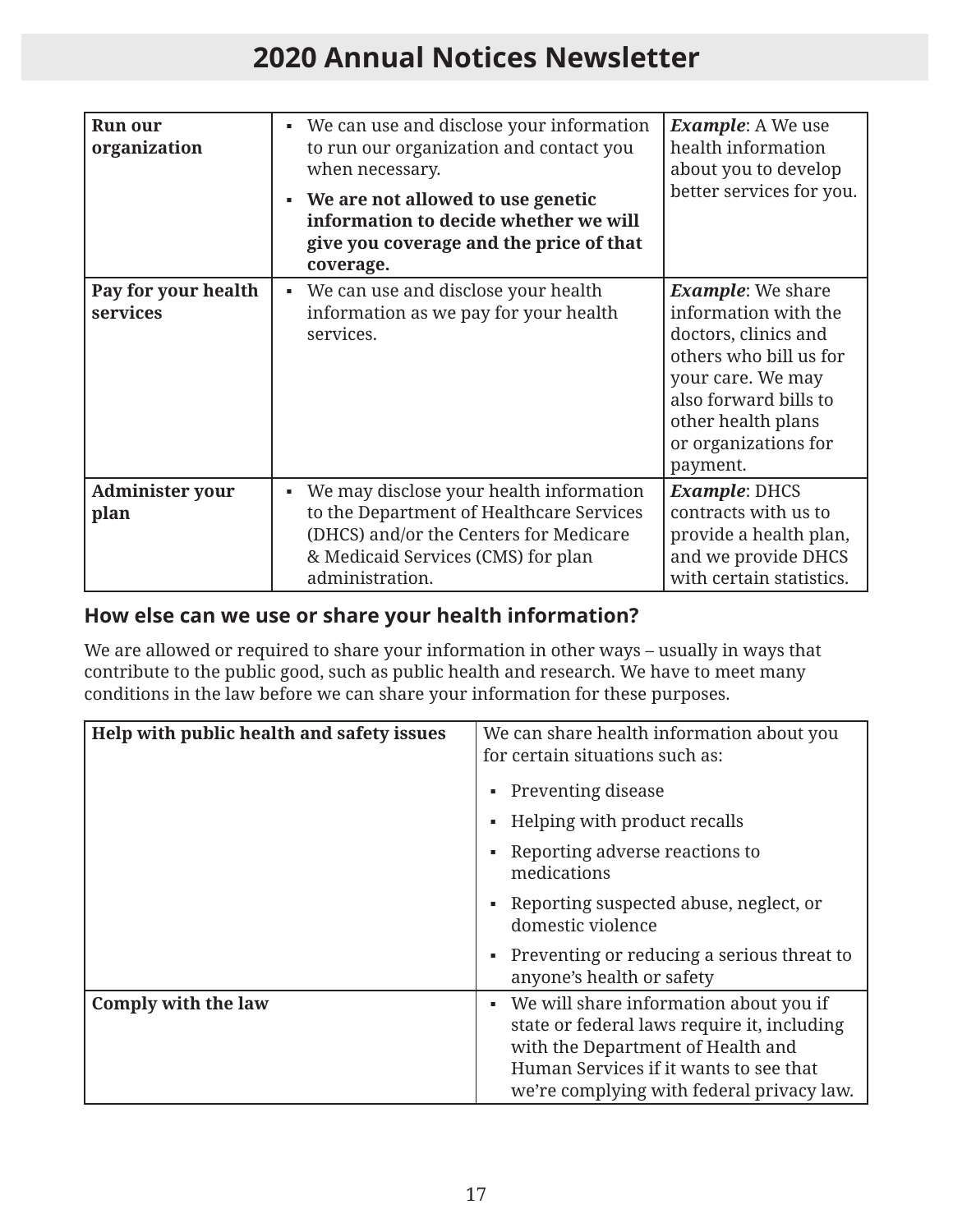| Respond to organ and tissue donation<br>requests and work with a medical<br>examiner or funeral director | We can share health information<br>about you with organ procurement<br>organizations.<br>We can share health information with a<br>coroner, medical examiner, or funeral                                                                                          |
|----------------------------------------------------------------------------------------------------------|-------------------------------------------------------------------------------------------------------------------------------------------------------------------------------------------------------------------------------------------------------------------|
|                                                                                                          | director when an individual dies.                                                                                                                                                                                                                                 |
| <b>Address workers' compensation, law</b><br>enforcement, and other government                           | We can use or share health information about<br>you:                                                                                                                                                                                                              |
| requests                                                                                                 | For workers' compensation claims<br>٠,                                                                                                                                                                                                                            |
|                                                                                                          | • For law enforcement purposes or with a<br>law enforcement official                                                                                                                                                                                              |
|                                                                                                          | • With health oversight agencies for<br>activities authorized by law                                                                                                                                                                                              |
|                                                                                                          | For special government functions<br>such as military, national security, and<br>presidential protective services                                                                                                                                                  |
| <b>Respond to lawsuits and legal actions</b>                                                             | We can share health information<br>about you in response to a court or<br>administrative order, or in response to a<br>subpoena.                                                                                                                                  |
| <b>Comply with special laws</b>                                                                          | There are special laws that protect some<br>types of health information such as<br>mental health services, treatment for<br>substanceuse disorders, and HIV/AIDS<br>testing and treatment. We will obey these<br>laws when they are stricter than this<br>notice. |
|                                                                                                          | There are also laws that limit our use and<br>disclosure to reasons directly connected<br>to the administration of CalOptima's<br>healthcare programs.                                                                                                            |

#### **Our Responsibilities**

- We are required by law to maintain the privacy and security of your protected health information.
- We will let you know promptly if a breach occurs that may have compromised the privacy or security of your information.
- We must follow the duties and privacy practices described in this notice and give you a copy of it.
- We will not use or share your information other than as described here unless you tell us we can in writing. If you tell us we can, you may change your mind at any time. Let us know in writing if you change your mind.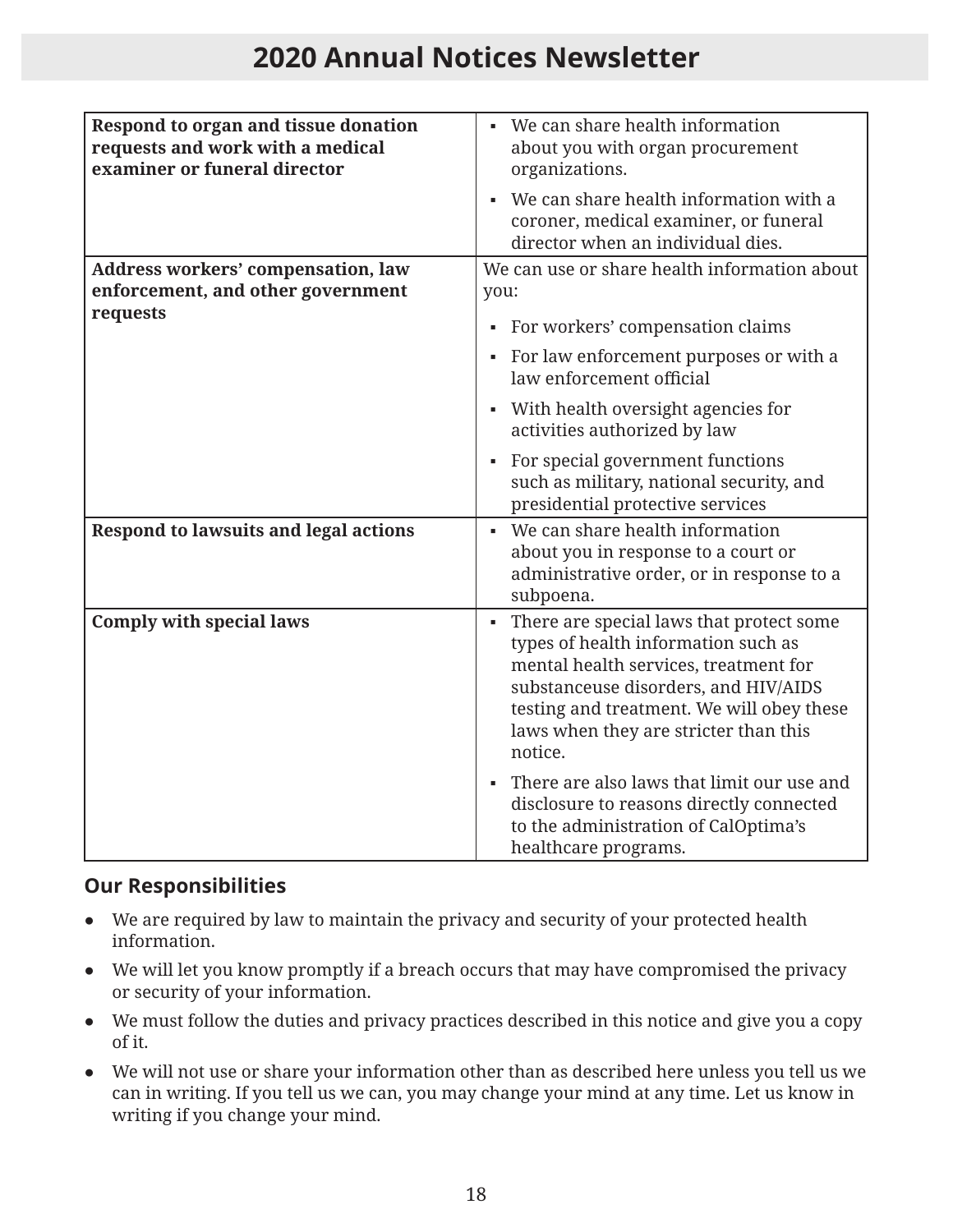#### **Changes to the Terms of This Notice**

CalOptima reserves the right to change its privacy notice and the ways we keep your PHI safe. If that happens, we will update the notice and notify you. We will also post the updated notice on our website.

#### **How to Contact us to Use Your Rights**

If you want to use any of the privacy rights explained in this notice, please write us at:

**Privacy Officer** CalOptima 505 City Parkway West Orange, CA 92868 **1-888-587-8088**

Or call CalOptima's Customer Service Department at: **1-714-246-8500**

Toll-free at **1-888-587-8088** TTY: **711**

If you believe that we have not protected your privacy and wish to file a complaint or grievance, you may write or call CalOptima at the address and phone number above. You may also contact the agencies below:

#### **California Department of Health Care Services**

Privacy Officer C/O: Office of HIPAA Compliance Department of Health Care Services P.O. Box 997413, MS 4722 Sacramento, CA 95899-7413 Email: [privacyofficer@dhcs.ca.gov](mailto:privacyofficer@dhcs.ca.gov) Phone: 1-916-445-4646 Fax: 1-916-440-7680

#### **U.S. Dept. of Health and Human Services**

Office for Civil Rights Regional Manager 90 7th Street, Suite 4-100 San Francisco, CA 94103 Email: [OCRComplaint@hhs.gov](mailto:OCRComplaint@hhs.gov) Phone: 1-800-368-1019 Fax: 1-415-437-8329 TTY: 1-800-537-7697

#### **Use Your Rights Without Fear**

CalOptima cannot take away your health care benefits nor do anything to hurt you in any way if you choose to file a complaint or use any of the privacy rights in this notice.

This notice applies to all of CalOptima's health care programs.

# **Nondiscrimination Notice**

Discrimination is against the law. CalOptima follows Federal civil rights laws. CalOptima does not discriminate, exclude people, or treat them differently because of race, color, national origin, age, disability, or sex.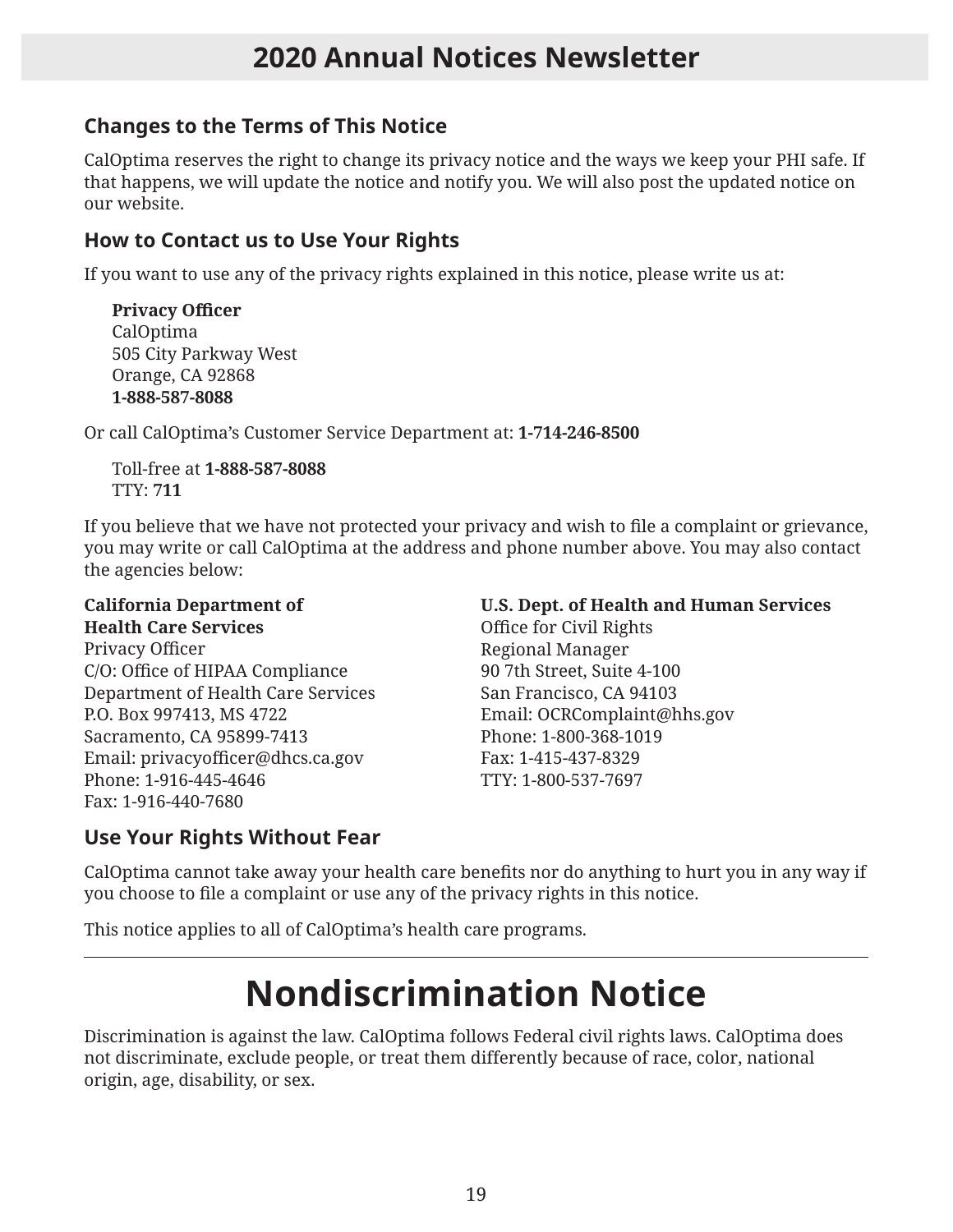#### **CalOptima Provides:**

- Free aids and services to people with disabilities to help them communicate better, such as:
	- $\checkmark$  Oualified sign language interpreters
	- $\checkmark$  Written information in other formats (large print, audio, accessible electronic formats, other formats)
- Free language services to people whose primary language is not English, such as:
	- $\checkmark$  Qualified interpreters
	- $\checkmark$  Information written in other languages

If you need these services, contact CalOptima at **1-714-246-8500**, or toll-free at **1-888-587-8088**, Monday through Friday, from 8 a.m. to 5:30 p.m. Or, if you cannot hear or speak well, please call TTY at **711**.

#### **How to File a Grievance**

If you believe that CalOptima has failed to provide these services or discriminated in another way on the basis of race, color, national origin, age, disability, or sex, you can file a grievance with CalOptima. You can file a grievance by phone, in writing, in person, or electronically:

- By phone: Contact CalOptima between 8 a.m. and 5:30 p.m. by calling toll-free at **1-888-587-8088**. Or, if you cannot hear or speak well, please call TTY at **711**.
- In writing: Fill out a complaint form or write a letter and send it to:

CalOptima Grievance and Appeals 505 City Parkway West Orange, CA 92868

- In person: Visit your doctor's office or CalOptima and say you want to file a grievance.
- **Electronically:** Visit CalOptima's website at **[www.caloptima.org](http://www.caloptima.org).**

### **Office of Civil Rights**

You can also file a civil rights complaint with the U.S. Department of Health and Human Services, Office for Civil Rights by phone, in writing, or electronically:

- By phone: Call **1-800-368-1019**. If you cannot speak or hear well, please call TTY **1-800-537-7697**.
- In writing: Fill out a complaint form or send a letter to:

**U.S. Department of Health and Human Services 200 Independence Avenue, SW Room 509F, HHH Building Washington, D.C. 20201**

Complaint forms are available at [http://www.hhs.gov/ocr/office/file/index.html.](http://www.hhs.gov/ocr/office/file/index.html)

**Electronically:** Visit the Office for Civil Rights Complaint Portal at [https://ocrportal.hhs.gov/ocr/portal/lobby.jsf.](https://ocrportal.hhs.gov/ocr/portal/lobby.jsf)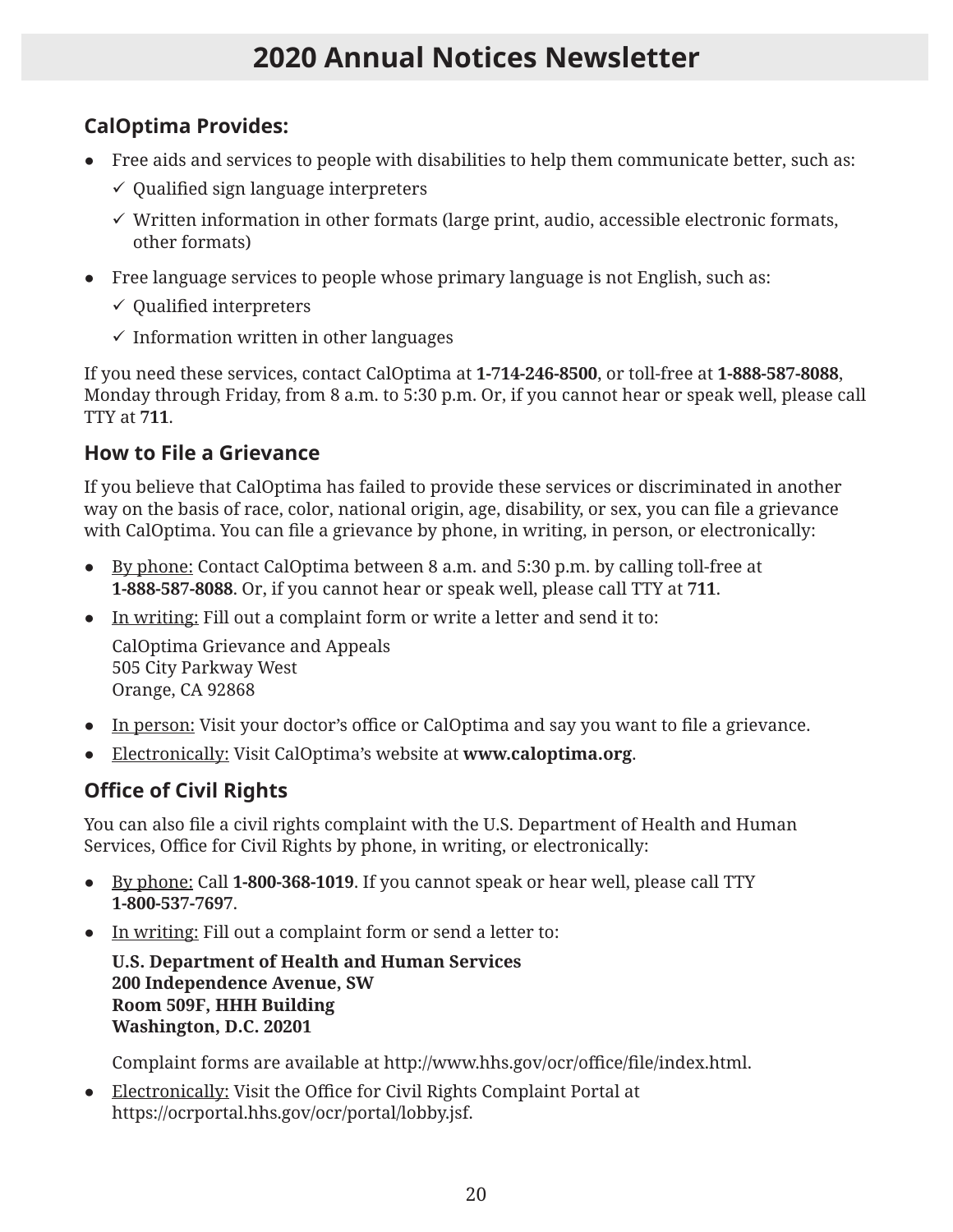### **Language Assistance**

#### **English**

ATTENTION: If you speak another language, language assistance services, free of charge, are available to you. Call **1-888-587-8088** (TTY 711).

#### **Español (Spanish)**

ATENCIÓN: Si habla español, tiene a su disposición servicios gratuitos de asistencia lingüística. Llame al **1-888-587-8088** (TTY **711**).

#### **Tiếng Việt (Vietnamese)**

CHÚ Ý: Nếu quý vị nói Tiếng Việt, có các dịch vụ hỗ trợ ngôn ngữ miễn phí dành cho quý vị. Gọi số **1-888-587-8088** (TTY **711**).

#### **Tagalog (Tagalog – Filipino)**

PAUNAWA: Kung ikaw ay nagsasalita sa wikang Tagalog, may mga serbisyo sa pananalita na makakatulong sa iyo na maari mong gamitin nang walang bayad. Tumawag sa **1-888-587-8088** (TTY **711**).

#### **한국어 (Korean)**

주의: 한국어를 사용하시는 경우, 언어 지원 서비스를 무료로 이용하실 수 있습니다. **1-888-587-8088** (TTY **711**) 번으로 전화해 주십시오.

#### **繁體中文 (Chinese)**

注意:如果您使用繁體中文,您可以免費獲得語言援助服務。請致電 **1-888-587-8088** (TTY **711**)。

#### **Հայերեն (Armenian)**

ՈՒՇԱԴՐՈՒԹՅՈՒՆ՝ Եթե խոսում եք հայերեն, ապա ձեզ անվճար կարող են տրամադրվել լեզվական աջակցության ծառայություններ: Զանգահարեք **1-888-587-8088** (TTY (հեռատիպ)՝ **711**).

#### **Русский (Russian)**

ВНИМАНИЕ: Если вы говорите на русском языке, то вам доступны бесплатные услуги перевода. Звоните **1-888-587-8088** (телетайп **711**).

**فارسی (Farsi(** توجه: اگر به زبان فارسی گفتگو می کنید، تسهیالت زبانی بصورت رایگان برای شما فراهم می باشد. با شماره **1-888-587-8088** (**711** TTY (تماس بگیرید.

#### **日本語 (Japanese)**

注意事項: 日本語を話される場合、無料の言語支援をご利用いただけます。**1-888-587-8088** (TTY **711**) まで、お電話にてご連絡ください。

#### **Hmoob (Hmong)**

LUS CEEBTOOM: Yog tias koj hais lus Hmoob, muaj cov kev pab txhais lus, pab dawb rau koj. Hu rau **1-888-587-8088** (TTY **711**).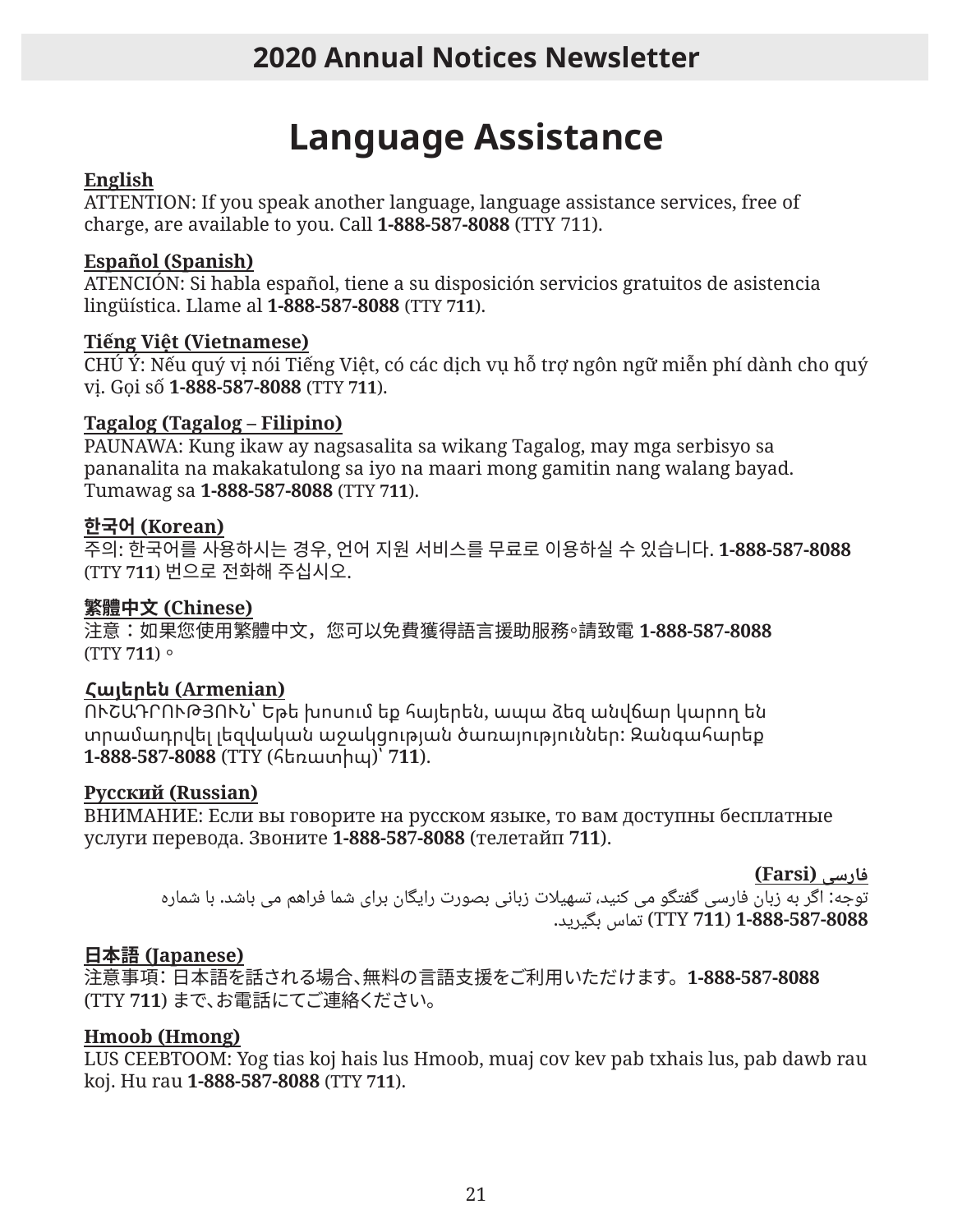#### **ਪੰਜਾਬੀ (Punjabi)**

ਧਿਆਨ ਦਿਓ: ਜੇ ਤੁਸੀਂ ਪੰਜਾਬੀ ਬੋਲਦੇ ਹੋ, ਤਾਂ ਭਾਸ਼ਾ ਵਿੱਚ ਸਹਾਇਤਾ ਸੇਵਾ ਤੁਹਾਡੇ ਲਈ ਮੁਫਤ ਉਪਲਬਧ ਹੈ। **1-888-587-8088** (TTY **711**) 'ਤੇ ਕਾਲ ਕਰੋ।.

**العربية (Arabic(**

ملحوظة: إذا كنت تتحدث اللغة العربية، فإن خدمات المساعدة اللغوية تتوفر لك بالمجان. اتصل على رقم .(TTY **711**) **1-888-587-8088** 

#### **हिंदी (Hindi)**

ध्यान दें : ्दद आप हिनददी बोलते िैं, तो आपके ललए हनःशुलक भयाषया सिया्तया सेवयाएं उपलब्ध िैं। **1-888-587-8088** (TTY **711**) पर कॉल करें।

#### ภาษาไทย **(Thai)**

ข้อควรคำานึง: ถ้าหากคุณพูดภาษาไทย, คุณสามารถใช้บริการความช่วยเหลือทางภาษา, โดยไม่เสียค่าใช้จ่ายใด ๆ ได้โดย, โทร**1-888-587-8088** (TTY **711**).

#### ខ្មែរ **(Cambodian)**

ិចំណុចសំខាន់៖ បើសិនជាអ្នកនិយាយភាសាខ្មែរ សេវាជំនួយផ្នែកភាសាគឺមានផ្តល់ជូនលោកអ្នកដោយ ឥតគិតថ្លៃ។ សូមទូរស័ព្ទទៅកាន់លេខ **1-888-587-8088** (TTY 711)។

#### **ພາສາລາວ (Lao)**

ໝາຍເຫດ: ຖ້າທ່ານເວົ້າພາສາລາວ, ທ່ານສາມາດໃຊ້ການບໍລິການຊ່ວຍເຫຼືອດ້ານພາສາໂດຍບໍ່ເສຍຄ່າໄດ້. ໂທຫາ **1-888-587-8088** (TTY **711**).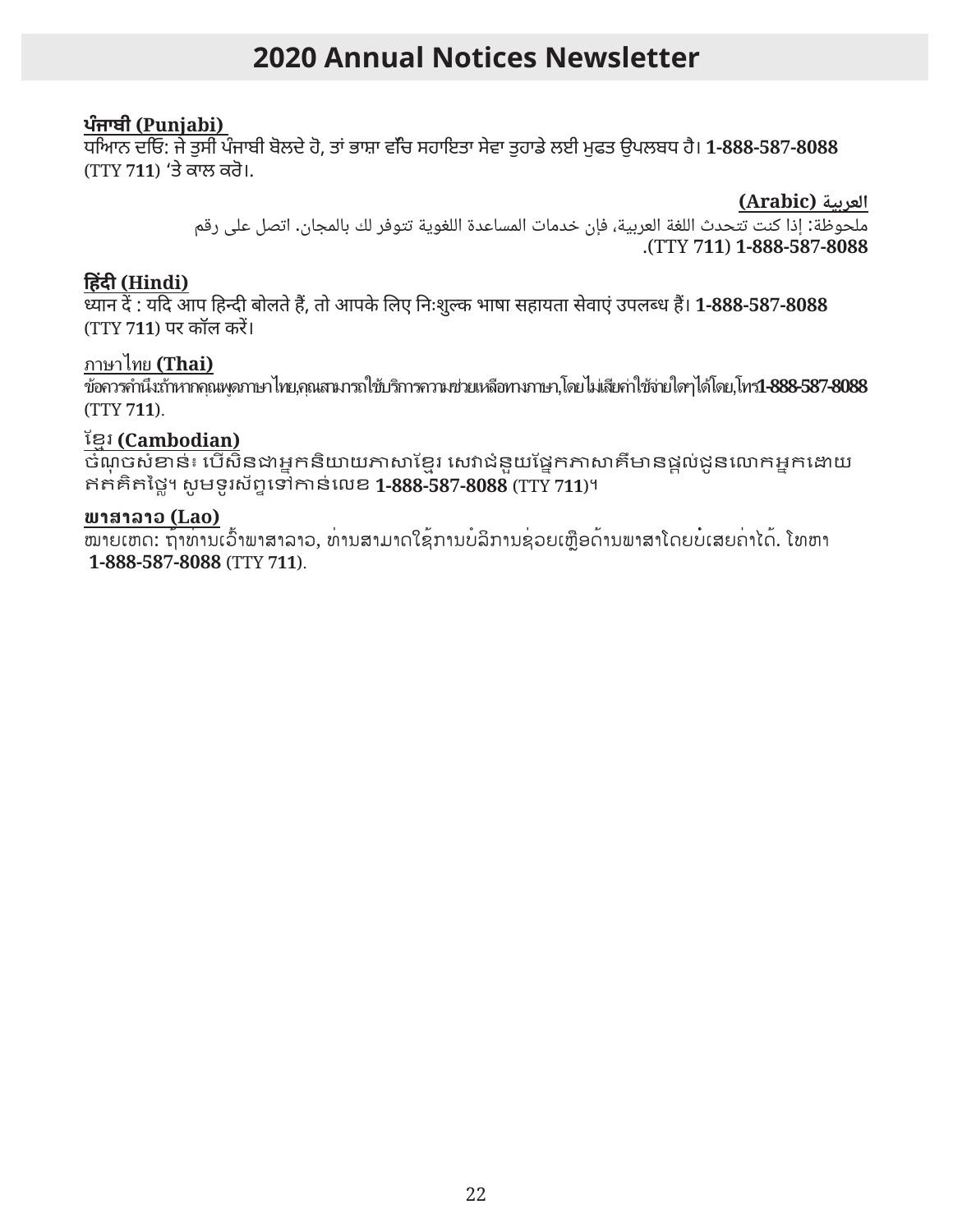This page is left blank.